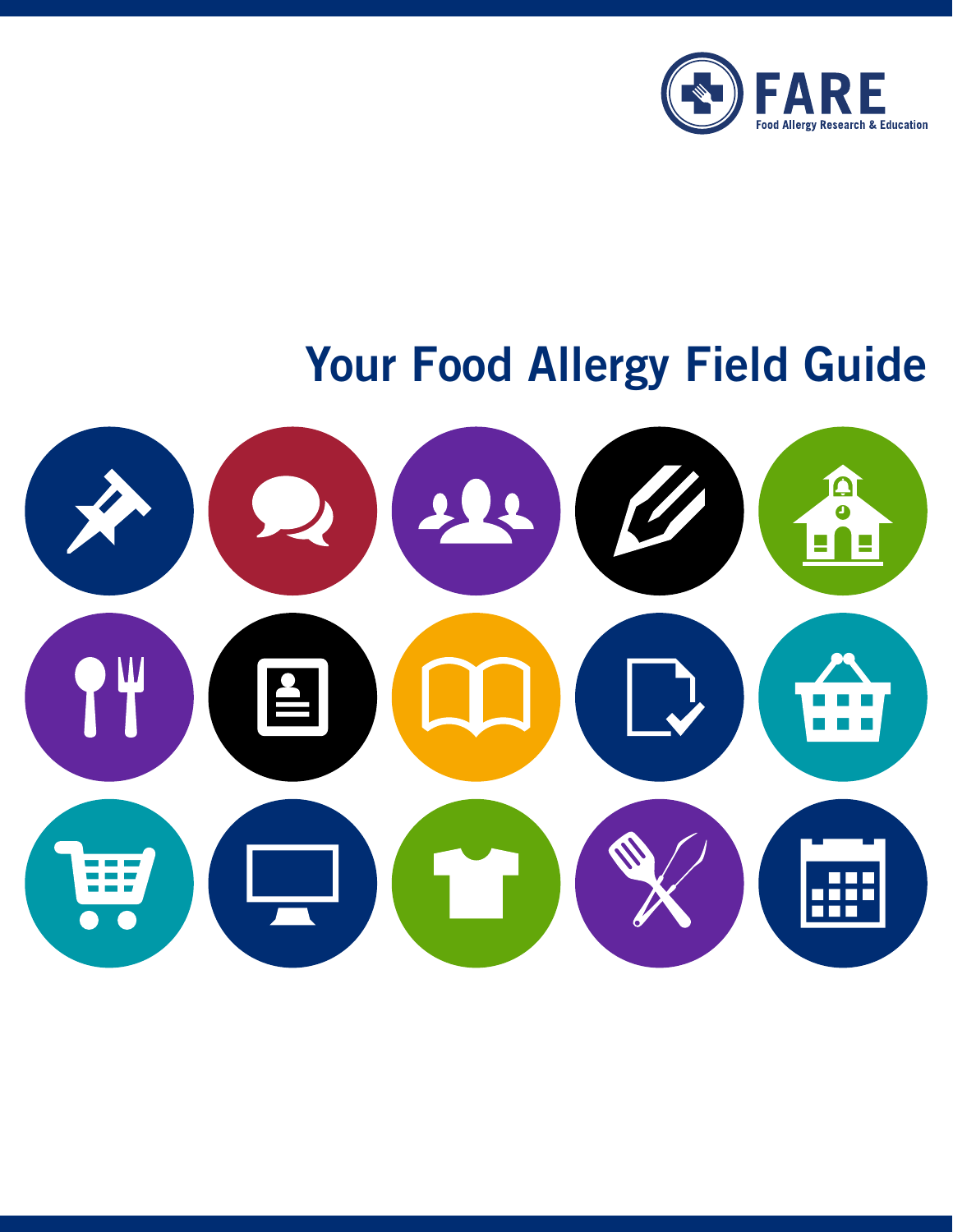

# Table of Contents

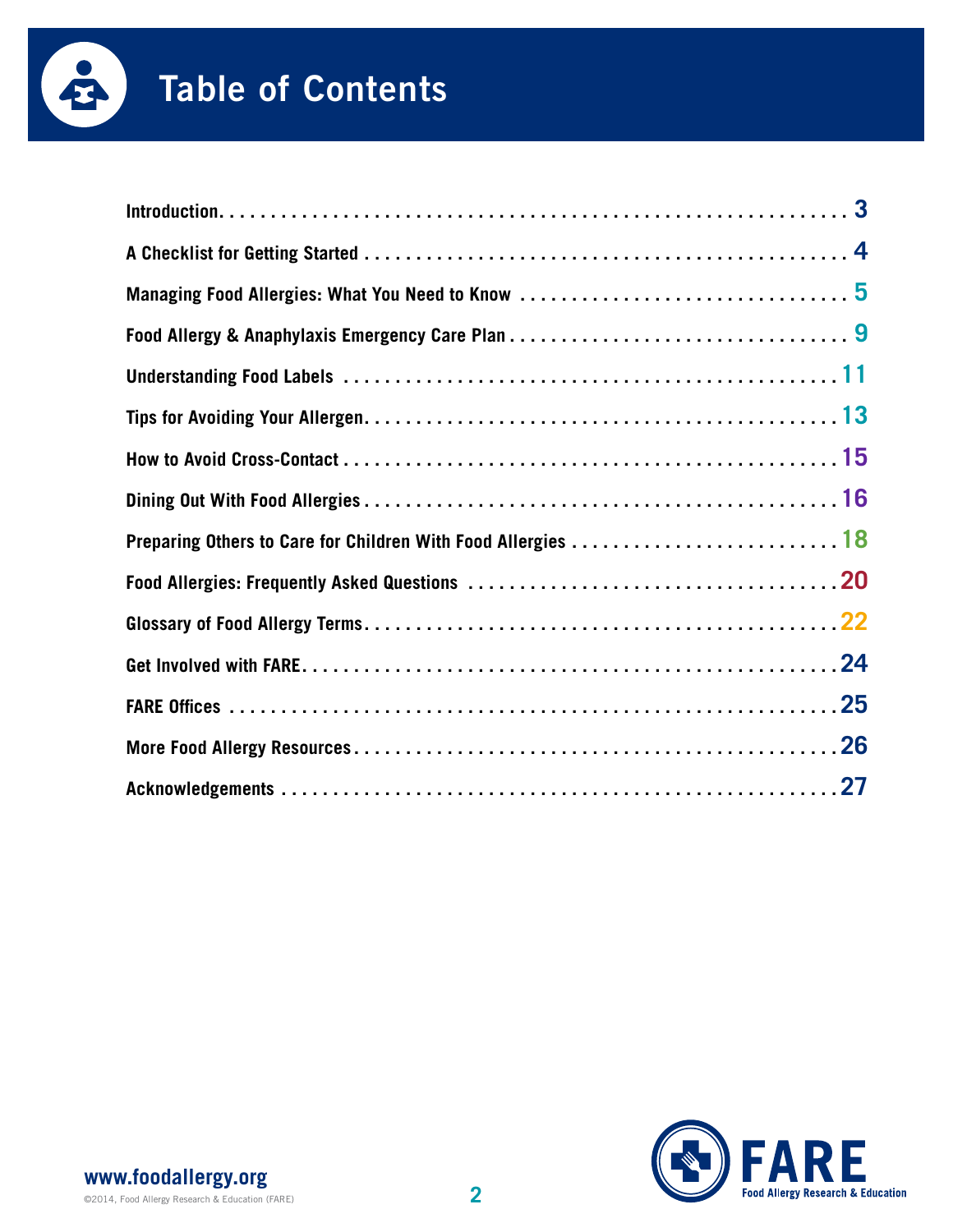Introduction

Thank you for downloading FARE's Food Allergy Field Guide, a packet for individuals and families who have been newly diagnosed with food allergies. FARE is the nation's leading organization working on behalf of the 15 million Americans with food allergy, including all those at risk for life-threatening anaphylaxis. FARE is committed to providing all those affected by food allergies with the resources and tools they need to live well with food allergies.

Within this packet, you'll find content from our "Managing Food Allergies: What You Need to Know" brochure, a checklist for getting started, a copy of FARE's Food Allergy & Anaphylaxis Emergency Care Plan, information on food labels, tips for avoiding allergens and cross-contact, advice about dining out with food allergies, frequently asked questions and much more.

A food allergy diagnosis is life-altering. We are here to help. These educational materials, along with the extensive resources on our website, www.foodallergy.org, are designed to equip you with the knowledge you need to effectively manage food allergies.

The information provided here is designed to support, not replace, the relationship that exists between a patient and his/her existing physician. Always be sure to consult your doctor for specific questions.

Let's get started!



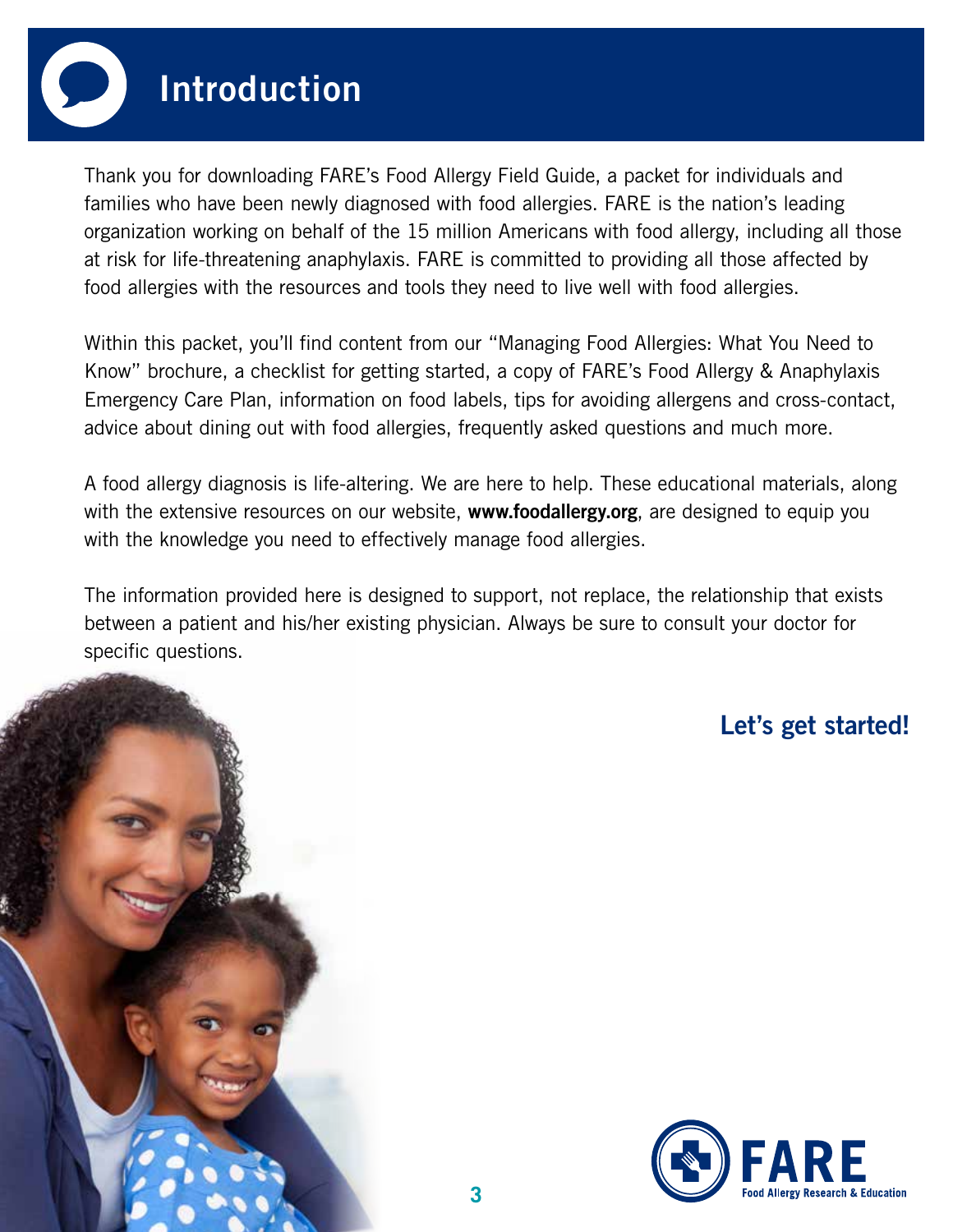

A food allergy diagnosis is life-altering. There is a lot to learn, and it can be tough to know where to start. This field guide checklist can help point you toward important information and resources that will help you learn more about managing food allergies.

#### **Educate Yourself**

- $\Box$  FIRST STEP: Read all of the information in this Food Allergy Field Guide, starting with the Managing Food Allergies section.
- $\Box$  Carry the Tips for Avoiding Your Allergen sheet with you to help with reading labels or asking about ingredients.
- $\Box$  Visit the FARE website at www.foodallergy.org to learn more about food allergies and strategies for staying safe.
- $\Box$  FOR PARENTS: Know your child's food allergies inside and out so you can communicate their needs to caregivers.

#### **Be Prepared**

- $\Box$  FIRST STEP: Fill your prescription for epinephrine auto-injectors. Learn how to use an epinephrine auto-injector and practice by using a trainer. Teach family members and friends how to use the auto-injector.
- $\Box$  Put a reminder on your calendar about refilling your prescription before the epinephrine auto-injector's expiration date.
- $\Box$  FOR PARENTS: Help your child understand their allergies and teach them to ask questions about ingredients and any food being served.

#### **Have a Plan**

- ¨ FIRST STEP: Fill out the enclosed Food Allergy & Anaphylaxis Emergency Care Plan with your doctor.
- $\Box$  Order medical identification to make emergency responders aware of your or your child's food allergies. Learn more at www.medicalert.org/fare.
- $\Box$  FOR PARENTS: Make sure your child has a food allergy management plan in place at their school or child care facility.

#### **Get Connected and Stay Informed at FoodAllergy.org**

- $\Box$  Sign up for FARE's regular email updates and alerts for food-allergy-related product recalls.
- $\Box$  Search for a local support group on the FARE website.
- $\Box$  Keep up-to-date by attending FARE's free monthly webinars or attending our Annual Conference.
- $\Box$  Become a member of FARE. You can join online at www.foodallergy.org/membership.
- ¨ Join our social media communities on Facebook, Twitter, Pinterest and more. You can find links to these groups at www.foodallergy.org.
- $\Box$  Sign up for FARE's Advocacy Action Center to help us pass critical legislation. Join at www.foodallergyadvocacy.org.
- $\Box$  FOR PARENTS: Encourage your teen to follow FARE's teen blog at **foodallergyteens.tumblr.com.**

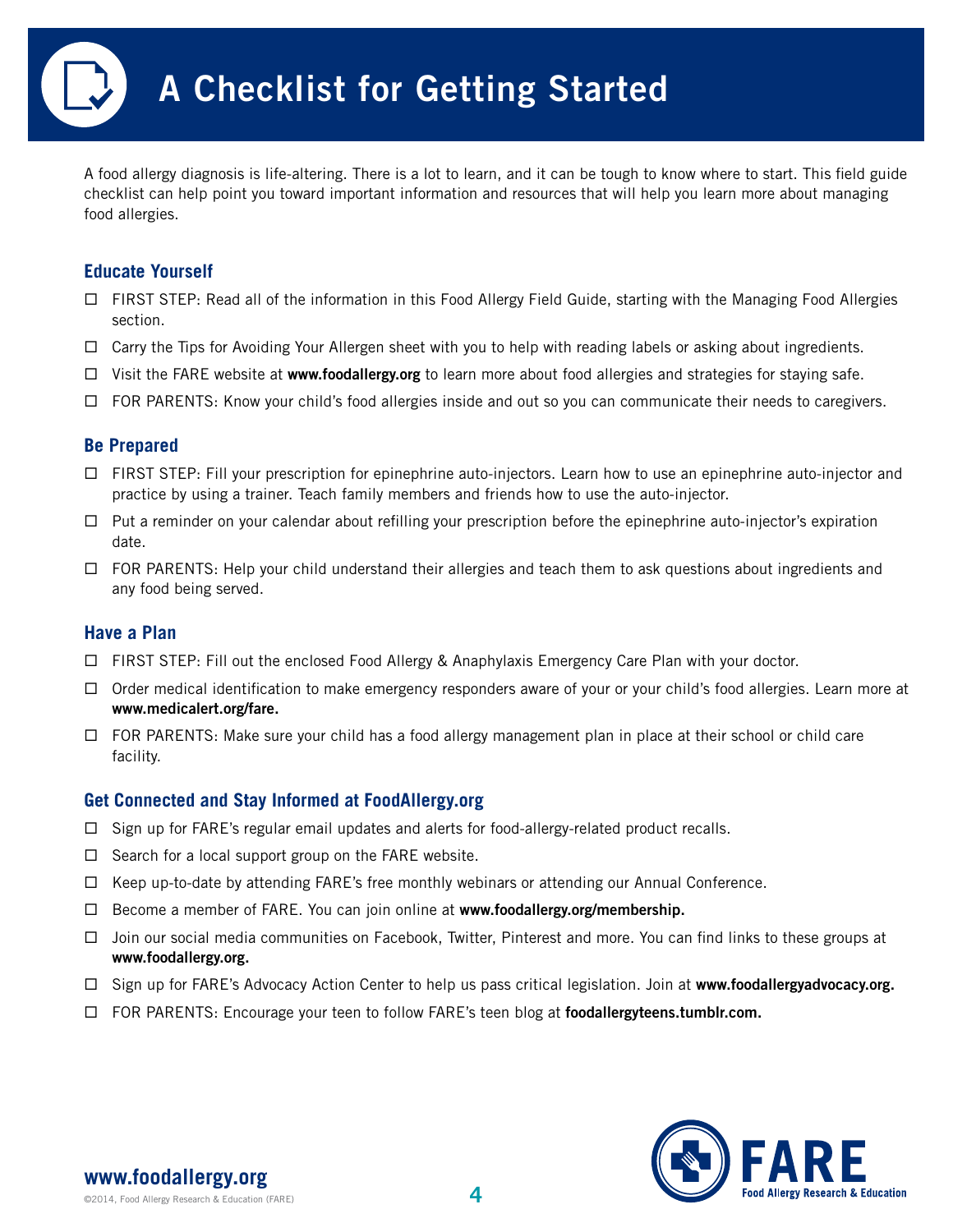

## Managing Food Allergies: What You Need to Know

Food allergies are serious, but you can manage them with help from your allergist and others. This packet will help you learn more about the disease so that you can be prepared, stay safe and live well with food allergies.

#### **What Is a Food Allergy?**

A food allergy is when your body's immune system reacts to a food protein because it has mistaken that food protein as a threat.

The food you are allergic to is called a "food allergen." The response your body has to the food is called an "allergic reaction."

People can be allergic to any food, but eight foods cause most food allergy reactions in the U.S. They are: milk, egg, peanuts, tree nuts (such as walnuts or pecans), wheat, soy, fish, and shellfish (such as lobster, shrimp or crab).

#### **What Is the Difference Between a Food Allergy and a Food Intolerance?**

Unlike a food intolerance, food allergies involve the immune system and can be life-threatening. With a food allergy, your immune system makes too much of an antibody called immunoglobulin E (IgE). IgE antibodies fight the "threatening" food allergens by releasing histamine and other chemicals. This chemical release causes the symptoms of an allergic reaction.

A food intolerance is when your body has trouble digesting a food. It can make you feel badly, usually with an upset stomach or gassiness, but it is not life-threatening. The most common intolerance is to lactose, which is a natural sugar found in milk.

#### **Are Allergic Reactions Serious?**

Yes. Allergic reactions can range from mild to very serious. The most dangerous reaction is called anaphylaxis (pronounced an-uh-fil-LAX-is). Anaphylaxis is a severe allergic reaction that happens quickly and may cause death.

Anaphylaxis can affect several areas of the body. It can make it hard to breathe and make it hard for your body to circulate blood. The first-line treatment for anaphylaxis is a medicine called epinephrine.

Carefully avoiding problem foods is the only way to prevent allergic reactions.

#### **Not All Reactions Are the Same!**

You can still have a life-threatening reaction to your problem food, even if you have never had a serious reaction before. Past reactions do not predict future reactions!



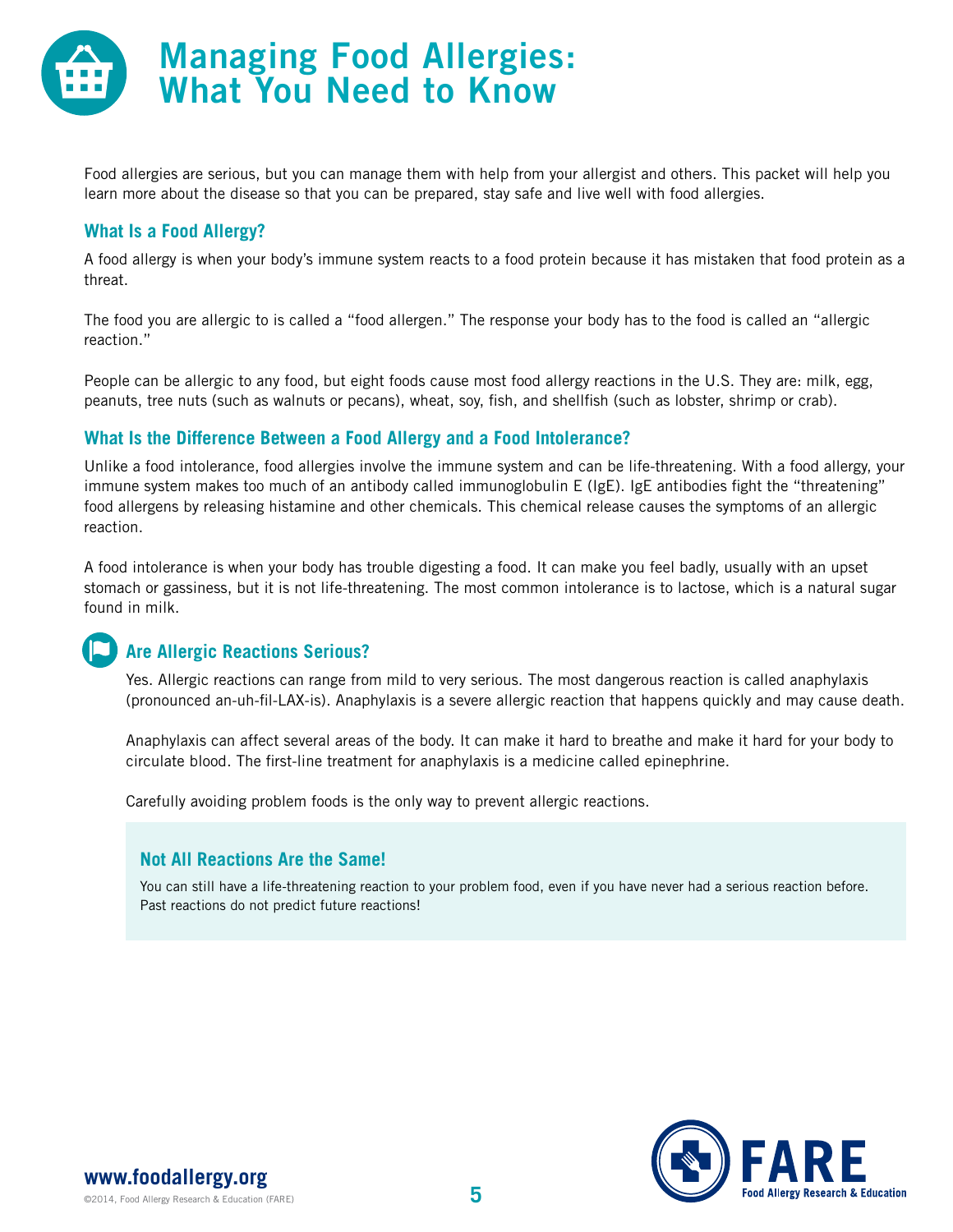## Managing Food Allergies: What You Need to Know



#### **Avoid Problem Foods**

Even a trace amount of a problem food can cause a serious reaction. Learn how to find your problem foods in both obvious and unexpected places.

Read every label, every time. Ingredients in packaged foods may change without warning. Check ingredient statements every time you shop. Even the same product from the same company can have different warning labels. If you have questions, call the manufacturer.

Federal law requires packaged food labels to list when one of the top eight food allergens is an intended ingredient. The top eight food allergens are: milk, egg, peanuts, tree nuts, wheat, soy, fish, and shellfish. Read more about this law and tips for avoiding unintended ingredients at www.foodallergy.org/food-labels.

Be mindful of cross-contact. Cross-contact happens when a food that is an allergen comes into contact with a safe food and their proteins mix. As a result, each food contains small amounts of the other food. These amounts are so small that they usually can't be seen. One example of cross-contact is when the same utensil is used to serve a food that contains an allergen and a safe food.

Cross-contact can happen in restaurants, school cafeterias, home kitchens, or anywhere that an allergen may be present. Get more tips for avoiding cross-contact at www.foodallergy.org/cross-contact.

#### **Safety First!**

Never take a chance by trying "just a bite" of a food that may contain your allergen. Even a tiny amount can put your life at risk.



#### **Plan Ahead**

No matter how hard you try to avoid food allergens, accidents will happen. These simple steps go a long way in being prepared for an allergic reaction.

- 1. Always carry your epinephrine auto-injector. Epinephrine is the only medicine that can stop life-threatening reactions. Carry your epinephrine auto-injector with you at all times and check to make sure it has not expired, is kept at a safe temperature, and that it has not been damaged.
- 2. Fill out a Food Allergy & Anaphylaxis Emergency Care Plan with your allergist. These plans tell you and/or those who care for your child how to recognize and respond to an allergic reaction. Sample plans can be downloaded from FARE's website in both English and Spanish (www.foodallergy.org/ downloads).
- 3. Know your plan and share it with others. Make sure everyone who knows you understands what to do in case of an emergency. Keep your Food Allergy & Anaphylaxis Emergency Care Plan in a place where others can find it. For parents, give your child's plan and medicines to their school or preschool as soon as possible.
- 4. Wear medical identification. Medical IDs will help protect you or your loved one—at home or wherever you may be during an emergency.

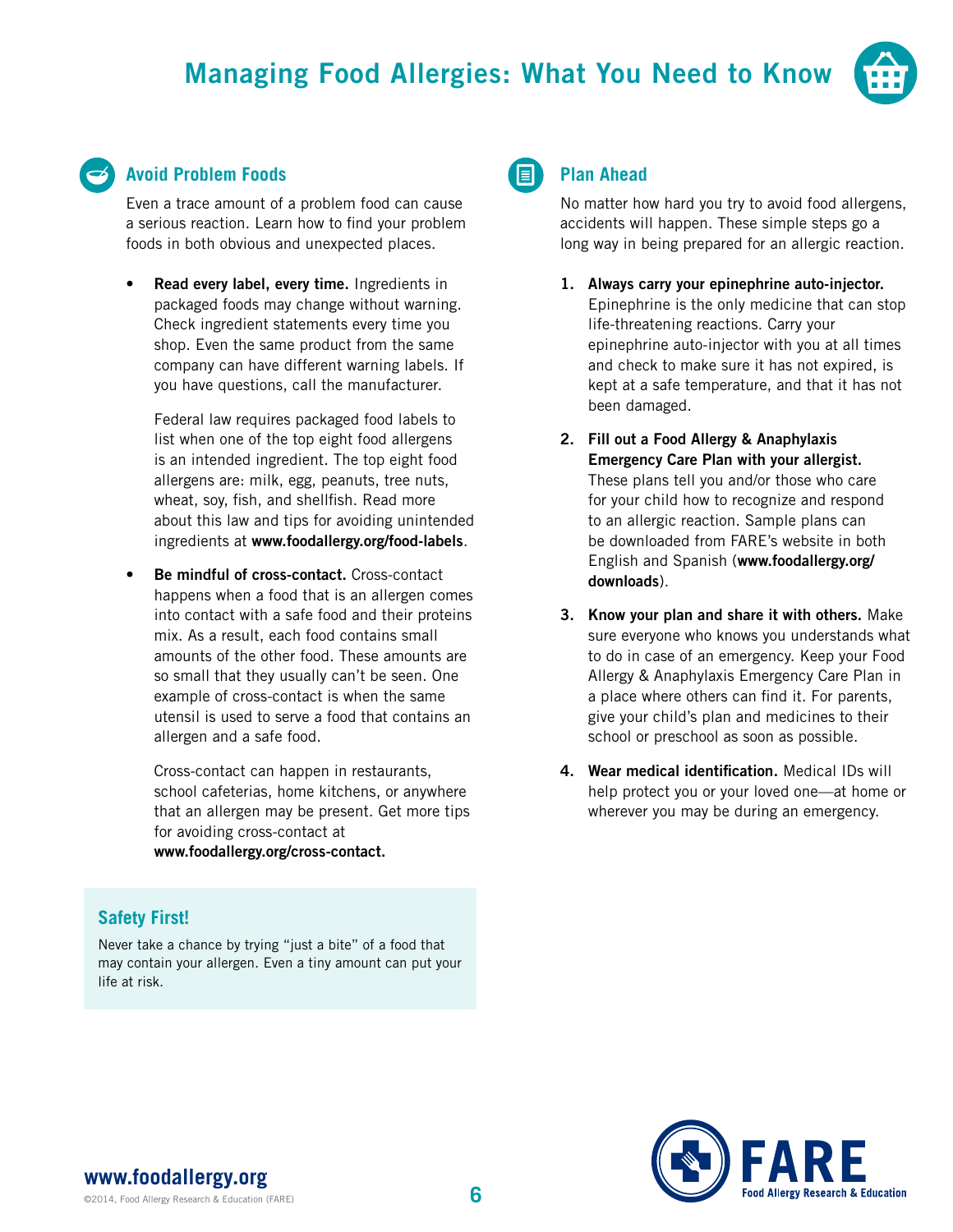## Managing Food Allergies: What You Need to Know



#### **Recognize & Treat a Reaction**

Seconds matter! It is important to be able to quickly recognize and treat an allergic reaction. Work with your allergist to know what to look for and how to respond. Have them fill out a Food Allergy & Anaphylaxis Emergency Care Plan for you.

#### **What will a reaction look like?**

Food allergy reactions are hard to predict. The last reaction a person had could look nothing like the next one.

The first symptoms usually appear between a few minutes and two hours after exposure to a food allergen, but they can also begin later.

Symptoms can affect many different parts of the body. The symptoms can be mild (itchy nose or a few hives), but they can also be severe (trouble breathing, repetitive vomiting, weak pulse, etc.). Find a complete list of symptoms at www.foodallergy.org/symptoms.

In some food allergy reactions, after the first symptoms go away, a second wave of symptoms can start one to four hours later. This is called a biphasic reaction.

#### **How do I treat an allergic reaction to food?**

Anaphylaxis should always be treated with an injection of epinephrine (see pages 6-7 for more information). Antihistamines can be used to relieve mild allergy symptoms, but they cannot control anaphylaxis, and they should never be given as a substitute for epinephrine. Mild symptoms can quickly turn into a life-threatening reaction. Anyone having a reaction to a food allergen should be monitored closely.



#### **Give Epinephrine for a Serious Reaction**

Epinephrine is a type of adrenaline. It helps reverse the symptoms of a severe reaction. It is considered a very safe medicine. There are currently three types of epinephrine auto-injectors available in the U.S. Have your doctor train you to use the device you want and practice with a trainer (a device that does not have a needle or medicine in it). Instructions for using each auto-injector are included on page 11 of this field guide, and more information is available at

www.foodallergy.org/epinephrine.

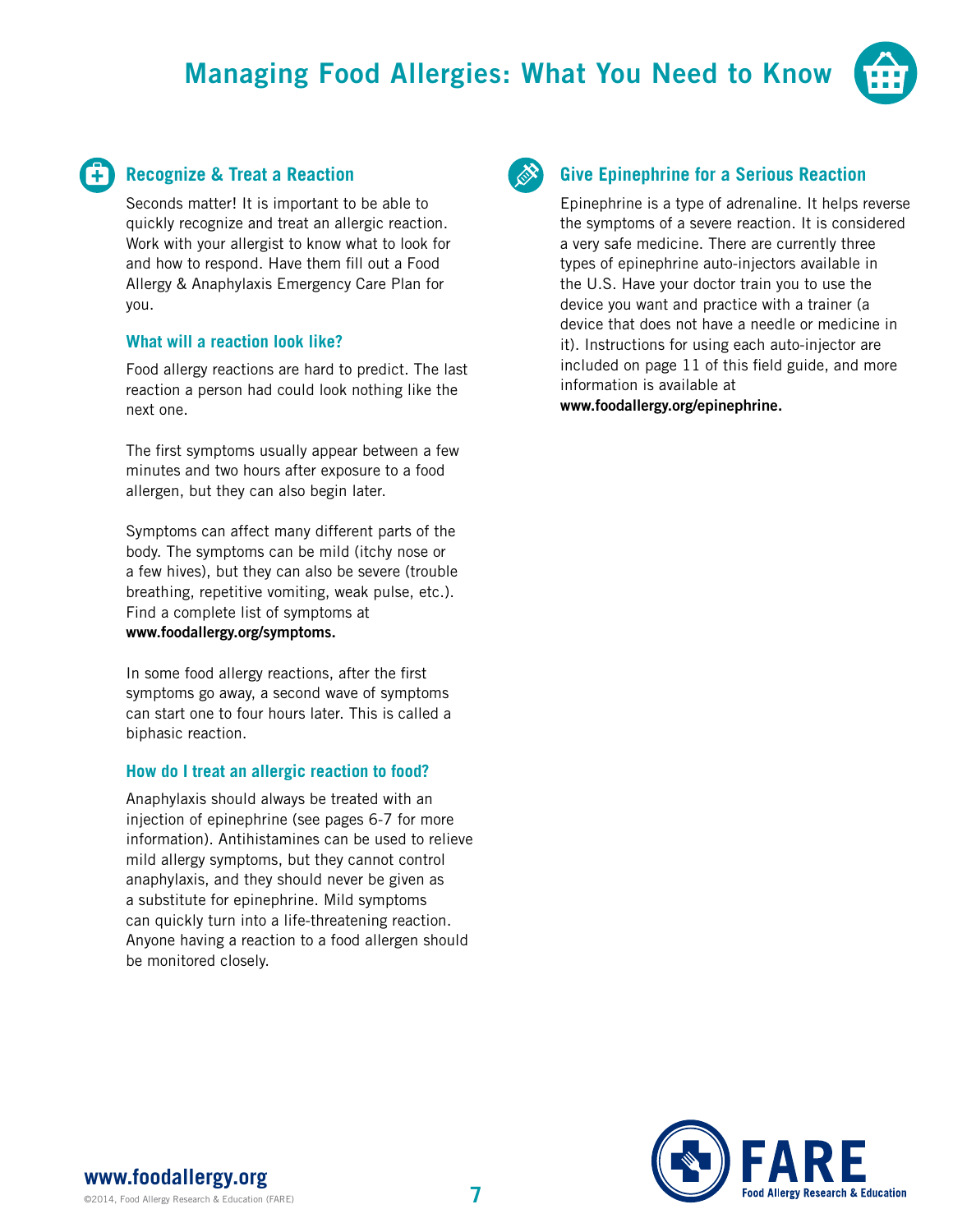## Managing Food Allergies: What You Need to Know



#### **After Using Epinephrine**

After you use an epinephrine auto-injector:

- **1. Call 911 immediately!** An epinephrine auto-injector buys time, but it is important to receive follow-up treatment as soon as possible. An ambulance can provide treatment on the way to the hospital.
- 2. Tell the 911 operator:
	- Epinephrine has been given for a suspected food allergy reaction.
	- Send an ambulance that has epinephrine on board.
- 3. Lay the person flat and raise their legs. If their breathing is difficult or they are vomiting, have them sit up or lie on their side.
- 4. If symptoms do not get better, or symptoms return, more doses of epinephrine can be given about 5 minutes or more after the last dose.
- 5. Have the ambulance take the person to the Emergency Room. They should stay there for at least 4 hours to make sure symptoms do not return.

You will also need to make a follow-up appointment with an allergist as soon as possible. Be sure to:

- Bring the used epinephrine auto-injector(s) to be safely thrown away.
- Describe how the reaction happened.
- Get a prescription to replace your used auto-injector(s).

## **Three Important Things You Should Know**

**1) Allergic reactions are unpredictable. How severe the reaction is, and which symptoms you get, can change from one reaction to the next.**

**2) It's vital to always carry your epinephrine auto-injector with you. In the case of severe reaction, minutes can make a difference.**

**3) Know the possible symptoms of an allergic reaction, and know how and when to use your epinephrine auto-injector.**

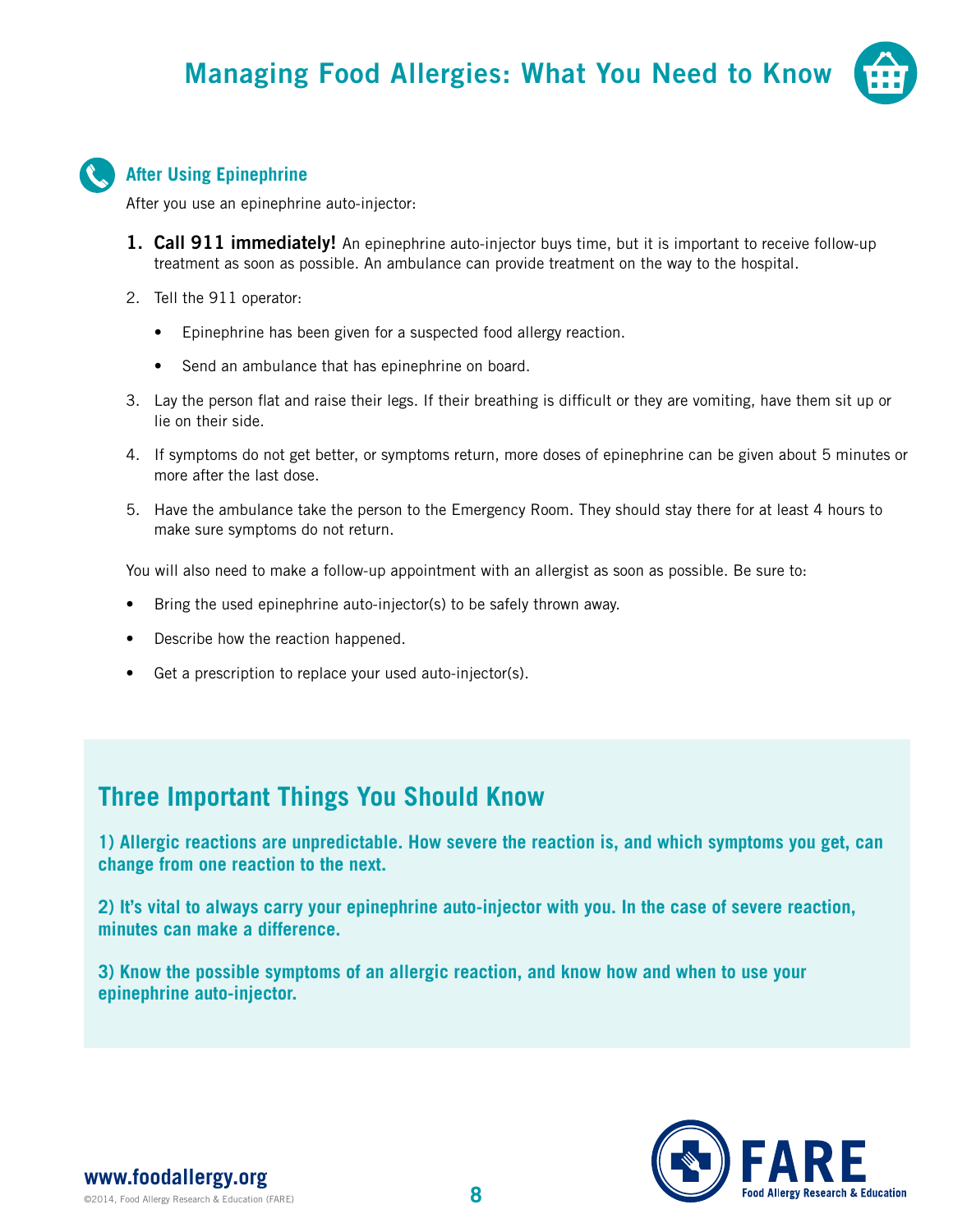

## **FOOD ALLERGY & ANAPHYLAXIS EMERGENCY CARE PLAN**

Name: \_\_\_\_\_\_\_\_\_\_\_\_\_\_\_\_\_\_\_\_\_\_\_\_\_\_\_\_\_\_\_\_\_\_\_\_\_\_\_\_\_\_\_\_\_\_\_\_\_\_\_\_\_\_\_\_\_\_\_\_\_\_\_\_\_\_\_\_\_\_\_\_\_ D.O.B.: \_\_\_\_\_\_\_\_\_\_\_\_\_\_\_\_\_\_\_\_

PLACE PICTURE **HFRF** 

Weight: University Libs. Asthma: [ ] Yes (higher risk for a severe reaction) [ ] No

Allergy to:\_\_\_\_\_\_\_\_\_\_\_\_\_\_\_\_\_\_\_\_\_\_\_\_\_\_\_\_\_\_\_\_\_\_\_\_\_\_\_\_\_\_\_\_\_\_\_\_\_\_\_\_\_\_\_\_\_\_\_\_\_\_\_\_\_\_\_\_\_\_\_\_\_\_\_\_\_\_\_\_\_\_\_\_\_\_\_\_\_\_\_\_\_\_\_\_\_\_

NOTE: Do not depend on antihistamines or inhalers (bronchodilators) to treat a severe reaction. USE EPINEPHRINE.

#### Extremely reactive to the following foods:

THEREFORE:

- [ ] If checked, give epinephrine immediately for ANY symptoms if the allergen was likely eaten.
- [ ] If checked, give epinephrine immediately if the allergen was definitely eaten, even if no symptoms are noted.



**9**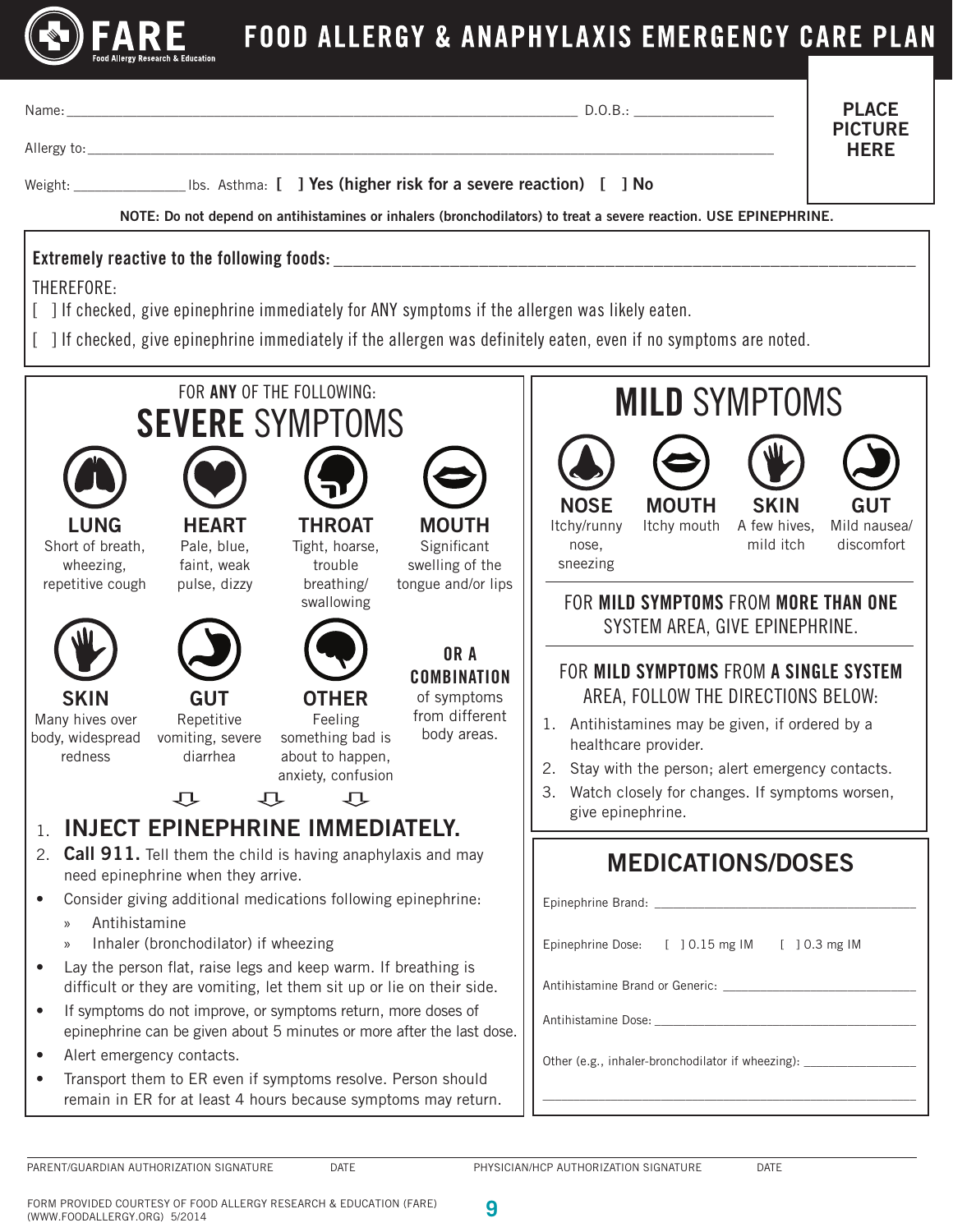

2

2

4

#### EPIPEN® (EPINEPHRINE) AUTO-INJECTOR DIRECTIONS

- 1. Remove the EpiPen Auto-Injector from the plastic carrying case.
- 2. Pull off the blue safety release cap.
- 3. Swing and firmly push orange tip against mid-outer thigh.
- 4. Hold for approximately 10 seconds.
- 5. Remove and massage the area for 10 seconds.

#### AUVI-QTM (EPINEPHRINE INJECTION, USP) DIRECTIONS

- 1. Remove the outer case of Auvi-Q. This will automatically activate the voice instructions.
- 2. Pull off red safety guard.
- 3. Place black end against mid-outer thigh.
- 4. Press firmly and hold for 5 seconds.
- 5. Remove from thigh.

#### ADRENACLICK®/ADRENACLICK® GENERIC DIRECTIONS

- 1. Remove the outer case.
- 2. Remove grey caps labeled "1" and "2".
- 3. Place red rounded tip against mid-outer thigh.
- 4. Press down hard until needle penetrates.
- 5. Hold for 10 seconds. Remove from thigh.





3

OTHER DIRECTIONS/INFORMATION (may self-carry epinephrine, may self-administer epinephrine, etc.):

Treat the person before calling emergency contacts. The first signs of a reaction can be mild, but symptoms can get worse quickly.

| <b>EMERGENCY CONTACTS — CALL 911</b>                                                                                                                                                                                          | <b>OTHER EMERGENCY CONTACTS</b> |
|-------------------------------------------------------------------------------------------------------------------------------------------------------------------------------------------------------------------------------|---------------------------------|
|                                                                                                                                                                                                                               |                                 |
| DOCTOR: PHONE:                                                                                                                                                                                                                |                                 |
| PARENT/GUARDIAN: The contract of the contract of the contract of the contract of the contract of the contract of the contract of the contract of the contract of the contract of the contract of the contract of the contract |                                 |
|                                                                                                                                                                                                                               |                                 |

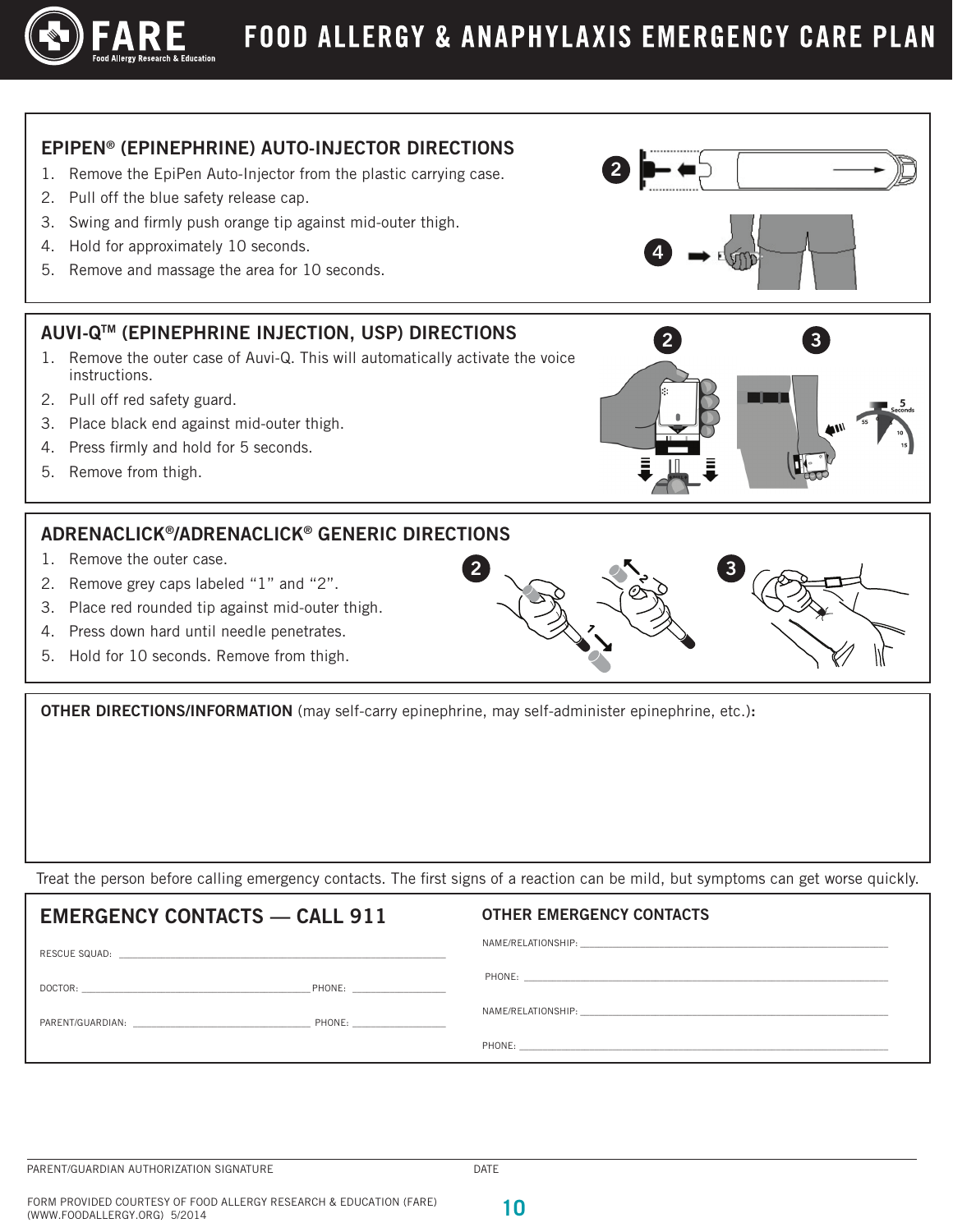

The only way to prevent a serious allergic reaction is to avoid the food allergen.

Reading every food label, every time is one of the best ways to keep you or your loved one safe. Many people who are managing food allergies use the "Rule of 3" for reading ingredient labels—read the label at the store, when unloading your groceries, and before serving the food—to triple-check that a food is safe. Others use a system of colored stickers on foods in the pantry or refrigerator to indicate that an adult has read the ingredient label and determined whether the food is safe or contains the allergen.

There are a variety of approaches that can work, and laws like the Food Allergy Labeling and Consumer Protection Act (FALCPA) help make it easier to understand food labels so that you can safely manage your or your child's food allergies.

#### **What is FALCPA?**

This law requires that food labels show in plain English when a "major food allergen" or any ingredient that contains protein from a major food allergen is added as an ingredient in that product.

#### **What foods have to be labeled?**

Imported (when sold in the United States) or domestic (made in the United States) pre-packaged foods are required to have a label that lists the major food allergens when they are intentionally added as an ingredient, or when any ingredient contains protein from one of the major food allergens.

#### **Which foods are considered major food allergens under FALCPA?**

The U.S. Food and Drug Administration (FDA) considers the following foods major food allergens: milk, wheat, egg, peanuts, tree nuts, fish, crustacean shellfish, and soy. These foods account for 90 percent of food allergy reactions in the United States.

#### **How do the labels show the major food allergens?**

Manufacturers have two options to indicate a major food allergen on product labels. The first option is to list the allergen in parentheses after the ingredient. The second option is to list the allergen at the end of the ingredient list. Often this "Contains" statement is bolded. See the box below for examples of these two options.

Example 1: *Ingredients: Whey protein (milk), lecithin (soy), cherry, sugar, natural flavors (almond), salt.*

Example 2: *Ingredients: Whey protein, lecithin, cherry, sugar, natural flavors, salt. Contains: Milk, soy, and almond.*

#### **Does the label have to include the "Contains" statement at the end with the major allergens bolded?**

No. The "Contains" statement is one of two options that food manufacturers have for listing the presence of major food allergens.

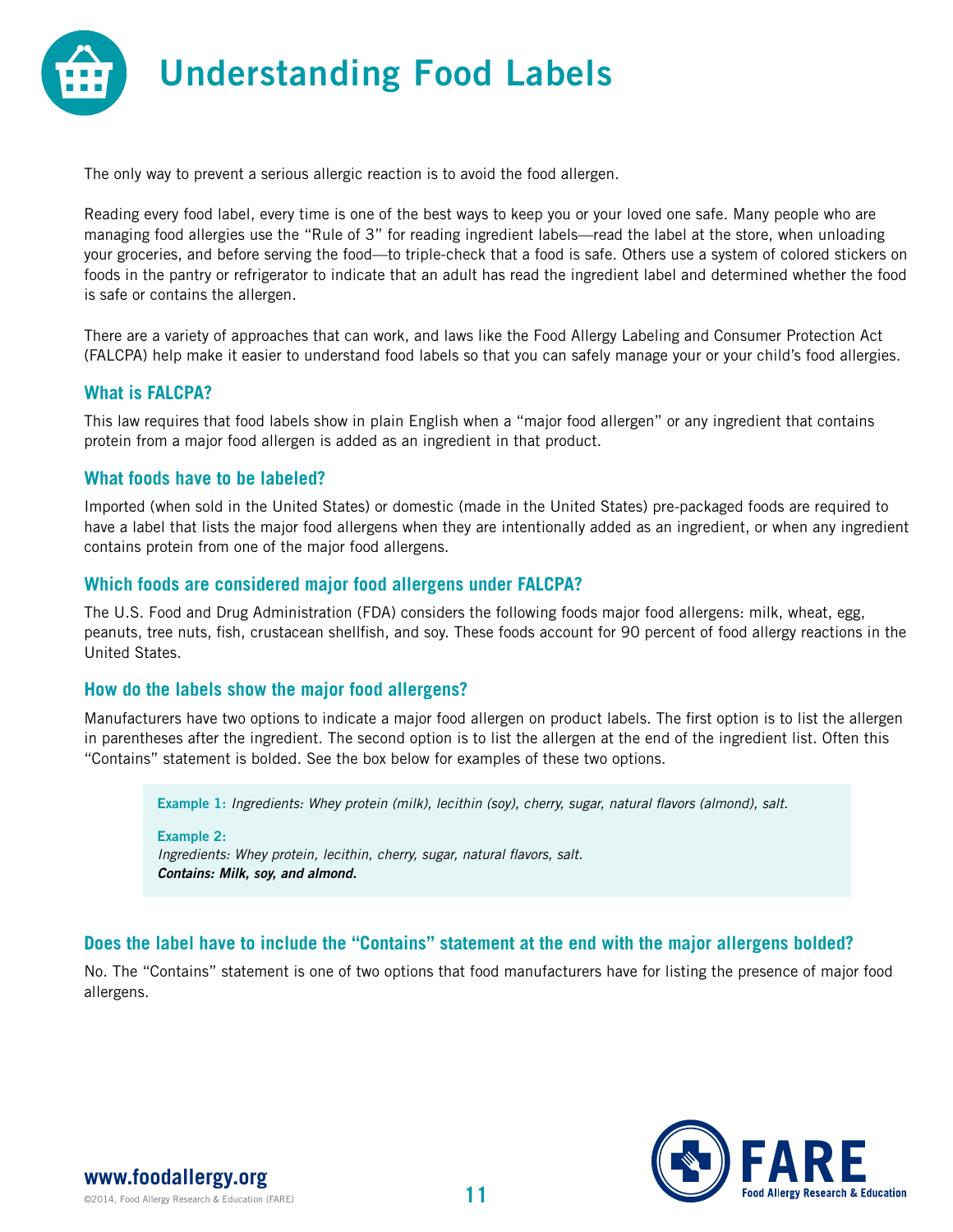## Understanding Food Labels



#### **Does the label have to declare "traces" of peanut, milk or other allergen that have come about through processing?**

No. FALCPA applies to ingredients that are intentionally added to processed food products. Precautionary warnings or advisory statements (e.g., "May contain…", "Processed in a facility with…") are voluntary. A manufacturer does not have to warn you that there may be unintentional traces of an allergen due to crosscontact during processing.

#### **Should we avoid products with precautionary warnings (e.g., May contain…)?**

Most allergists recommend avoiding these products. Studies have shown that some of the products actually do contain allergens in amounts significant enough to cause an allergic reaction.

#### **If a product does not have a precautionary warning, does that mean the product is safe to consume?**

Not necessarily. Manufacturers are not required to warn you if the product is processed on lines or in a facility with any other food.

#### **What foods are not covered by FALCPA?**

FALCPA does not apply to fresh meats, fresh fruits and vegetables. Restaurant foods that are placed in a wrapper or carry out box for an individual customer order are exempt. Highly refined oils (even if they are derived from a major allergen, such as peanut or tree nut) are also exempt.

#### **Is shellfish considered a major allergen?**

Only crustacean shellfish (e.g. shrimp, crab, lobster) is considered a major allergen. The FDA does not consider molluscan shellfish (scallops, clams, mussels, and oysters) to be a major allergen, so these types of shellfish do not have to be declared on food labels.

#### **Do the specific types of nuts, fish or shellfish have to be indicated on the label?**

Yes. The specific type of fish (e.g., tuna, salmon), crustacean shellfish (e.g., shrimp, crab) or tree nut (e.g., cashew, walnut) must be declared.

#### **Do all foods need to be declared on food labels?**

No. The only foods that have to be declared are those the FDA considers major food allergens: milk, wheat, egg, peanuts, tree nuts, fish, crustacean shellfish, and soy, or ingredients that contain proteins from these foods.

#### **Do major food allergens contained in dyes (food coloring), spices, flavorings, additives and processing aids have to be listed on labels?**

Yes. If these ingredients contain a major food allergen, the allergen must be indicated on the label.

#### **What about food from bakeries, delis, etc.?**

FALCPA does not apply to foods placed in a container or wrapper for a customer's individual order, such as food from a bakery or a sandwich from a restaurant.

#### **How can consumers find out about other allergens such as sesame, kiwi, mustard and others?**

Other food ingredients may or may not be declared on the label. Consumers can call the manufacturer and ask if a product contains their allergen(s). In some cases, food manufactures may prefer not to disclose their ingredients or recipes.

**For more information, visit: www.foodallergy.org/food-labels**

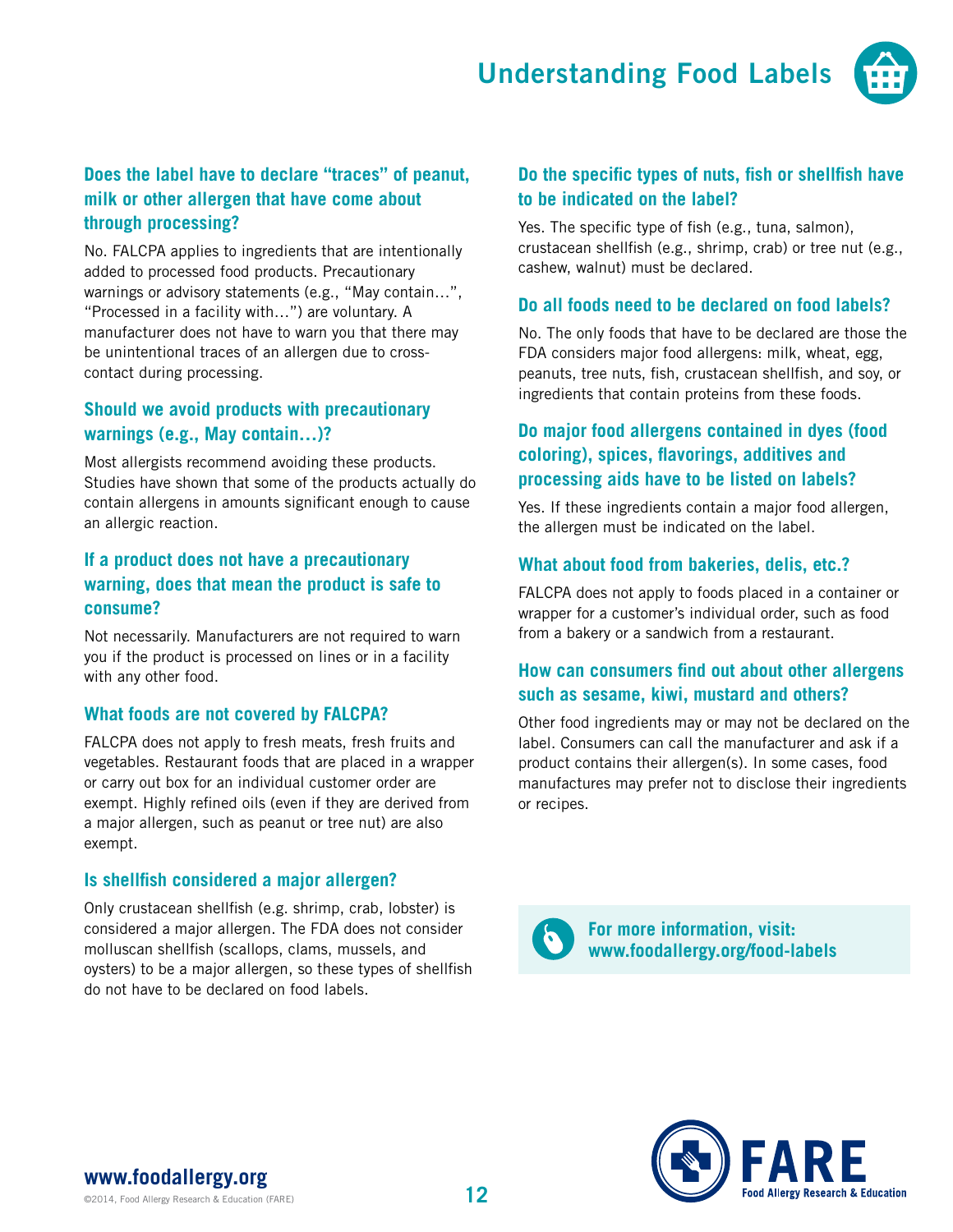Tips for Avoiding Your Allergen

- All FDA-regulated manufactured food products that contain a "major food allergen" (milk, wheat, egg, peanuts, tree nuts, fish, crustacean shellfish, and soy) as an ingredient are required by U.S. law to list that allergen on the product label. For tree nuts, fish and crustacean shellfish, the specific type of nut or fish must be listed.
- Read all product labels carefully before purchasing and consuming any item.
- Be aware of unexpected sources of allergens, such as the ingredients listed below.

*solids, whole)* milk protein hydrolysate

pudding Recaldent® rennet casein sour cream, sour cream

solids sour milk solids tagatose whey *(in all forms)* whey protein hydrolysate yogurt

• \*Note: This list does not imply that the allergen is always present in these foods; it is intended to serve as a reminder to always read the label and ask questions about ingredients.

## **For a Milk-Free Diet**

#### **Avoid foods that contain milk or any of these ingredients:**

butter, butter fat, butter lactalbumin, oil, butter acid, butter ester(s) buttermilk casein casein hydrolysate caseinates *(in all forms)* cheese cottage cheese cream curds custard diacetyl ghee half-and-half

lactalbumin nhosphate lactoferrin lactose lactulose milk *(in all forms, including condensed, derivative, dry, evaporated, goat's milk and milk from other animals, lowfat, malted, milkfat, nonfat, powder, protein, skimmed,* 

#### **Milk is sometimes found in the following:**

artificial butter flavor baked goods caramel candies chocolate lactic acid starter

culture and other bacterial cultures luncheon meat, hot dogs, sausages

margarine

nisin nondairy products nougat

#### **Keep the following in mind:**

• Individuals who are allergic to cow's milk are often advised to also avoid milk from other domestic animals. For example, goat's milk protein is similar to cow's milk protein and may, therefore, cause a reaction in individuals who have a milk allergy.

#### **For a Wheat-Free Diet**

#### **Avoid foods that contain wheat or any of these ingredients:**

bread crumbs bulgur cereal extract club wheat couscous cracker meal durum einkorn emmer farina flour *(all purpose, bread, cake, durum, enriched, graham, high gluten, high* 

*protein, instant, pastry, self-rising, soft wheat, steel ground, stone ground, whole wheat)* hydrolyzed wheat protein Kamut® matzoh, matzoh meal *(also spelled as matzo, matzah, or matza)* pasta seitan

spelt sprouted wheat triticale vital wheat gluten wheat *(bran, durum, germ, gluten, grass, malt, sprouts, starch)* wheat bran hydrolysate wheat germ oil wheat grass wheat protein isolate whole wheat berries

semolina

#### **Wheat is sometimes found in the following:**

glucose syrup oats

soy sauce starch *(gelatinized starch, modified starch, modified food starch, vegetable starch)* surimi

## **For an Egg-Free Diet**

#### **Avoid foods that contain eggs or any of these ingredients:**

albumin *(also spelled albumen)* egg *(dried, powdered, solids, white, yolk)* eggnog globulin

livetin lysozyme mayonnaise meringue *(meringue powder)* surimi

vitellin words starting with "ovo" or "ova" *(such as ovalbumin)*

#### **Egg is sometimes found in the following:**

baked goods breaded items drink foam *(alcoholic, specialty coffee)* egg substitutes

fried rice ice cream lecithin marzipan marshmallows meatloaf or meatballs nougat pasta

#### **Keep the following in mind:**

- Individuals with egg allergy should also avoid eggs from duck, turkey, goose, quail, etc., as these are known to be cross-reactive with chicken egg.
- While the whites of an egg contain the allergenic proteins, patients with an egg allergy must avoid all eggs completely.

## **For a Soy-Free Diet**

#### **Avoid foods that contain soy or any of these ingredients:**

edamame miso natto soy *(soy albumin, soy cheese, soy fiber, soy flour, soy grits, soy ice cream, soy milk, soy nuts, soy sprouts, soy yogurt)*

soy protein *(concentrate, hydrolyzed, isolate)* shoyu soy sauce tamari tempeh textured vegetable protein *(TVP)*

soya soybean *(curd, granules)*

#### **Soy is sometimes found in the following:**

Asian cuisine vegetable broth

#### **Keep the following in mind:**

- The FDA exempts highly refined soybean oil from being labeled as an allergen. Studies show most allergic individuals can safely eat soy oil that has been highly refined (not cold pressed, expeller pressed, or extruded soybean oil).
- Most individuals allergic to soy can safely eat soy lecithin.
- Follow your doctor's advice regarding these ingredients.



## **www.foodallergy.org <sup>13</sup>**

tofu

vegetable gum vegetable starch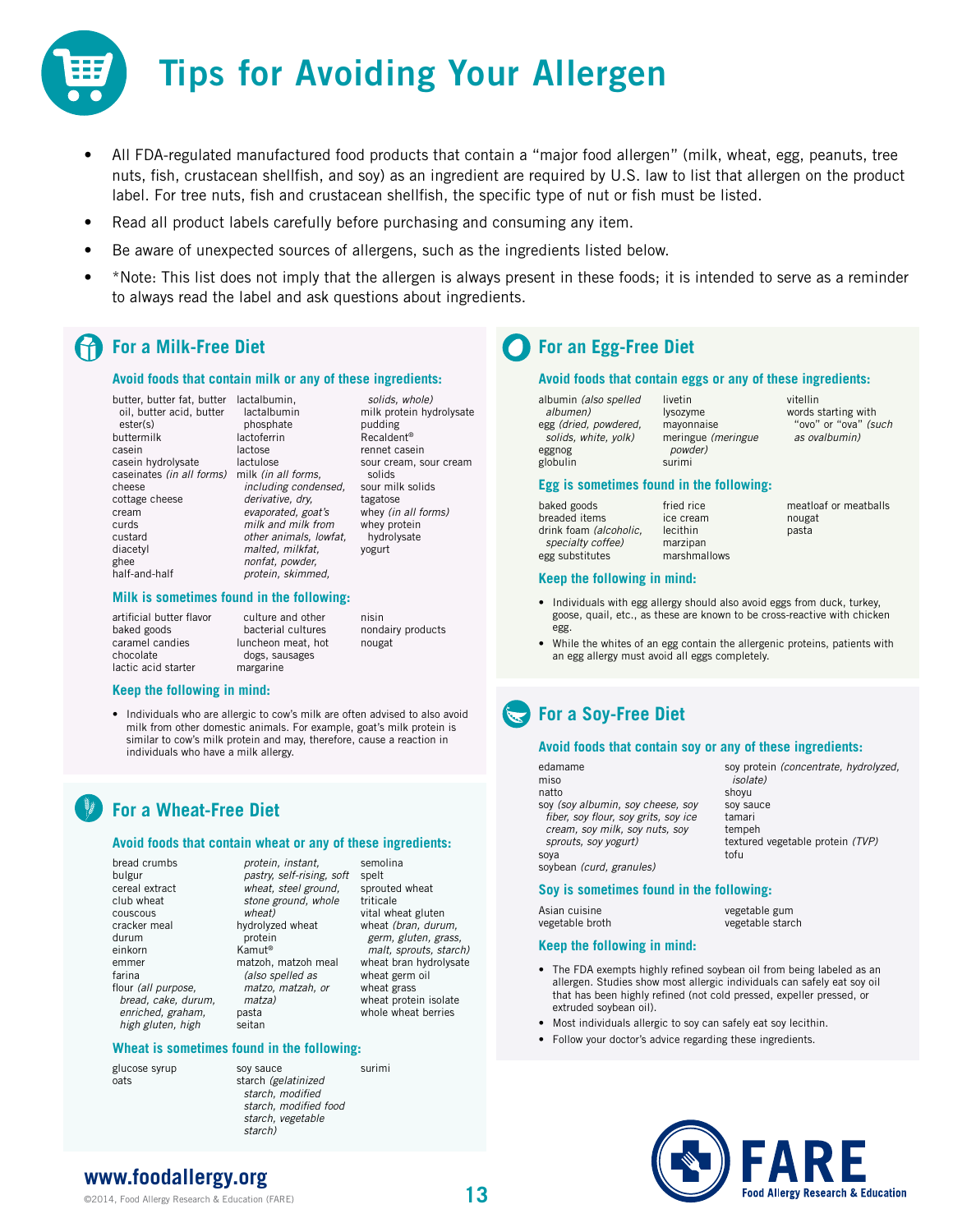## Tips for Avoiding Your Allergen



#### **For a Shellfish-Free Diet**

#### **Avoid foods that contain shellfish or any of these ingredients:**

barnacle crab crawfish *(crawdad, crayfish, ecrevisse)* krill

lobster *(langouste, langoustine, Moreton bay bugs, scampi, tomalley)* prawns shrimp *(crevette, scampi)*

*Mollusks are not considered major allergens* under food labeling laws and may not be fully disclosed on a product label.

#### **Your doctor may advise you to avoid mollusks or these ingredients:**

| abalone              | limpet (lapas, opihi) | sea cucumber         |
|----------------------|-----------------------|----------------------|
| clams (cherrystone,  | mussels               | sea urchin           |
| geoduck, littleneck, | octopus               | snails (escargot)    |
| pismo, quahog)       | oysters               | squid (calamari)     |
| cockle               | periwinkle            | whelk (Turban shell) |
| cuttlefish           | scallops              |                      |

#### **Shellfish are sometimes found in the following:**  fish stock

bouillabaisse cuttlefish ink glucosamine

seafood flavoring (e.g., *crab or clam extract)*

surimi

#### **Keep the following in mind:**

- Any food served in a seafood restaurant may contain shellfish protein due to cross-contact.
- For some individuals, a reaction may occur from inhaling cooking vapors or from handling fish or shellfish.

#### **For a Peanut-Free Diet**

#### **Avoid foods that contain peanuts or any of these ingredients:**

| artificial nuts        |
|------------------------|
| beer nuts              |
| cold pressed, expeller |
| pressed, or extruded   |
| peanut oil             |

goobers ground nuts mixed nuts monkey nuts nut pieces

nut meat peanut butter peanut flour peanut protein hydrolysate

#### **Peanut is sometimes found in the following:**

African, Asian *(especially Chinese, Indian, Indonesian, Thai, and Vietnamese)*, and Mexican dishes

baked goods *(e.g., pastries, cookies)* candy *(including chocolate candy)* chili egg rolls

enchilada sauce marzipan mole sauce nougat

#### **Keep the following in mind:**

- Mandelonas are peanuts soaked in almond flavoring.
- The FDA exempts highly refined peanut oil from being labeled as an allergen. Studies show that most allergic individuals can safely eat peanut oil that has been highly refined (not cold pressed, expeller pressed, or extruded peanut oil). Follow your doctor's advice.
- A study showed that unlike other legumes, there is a strong possibility of cross-reaction between peanuts and lupine.
- Arachis oil is peanut oil.
- Many experts advise patients allergic to peanuts to avoid tree nuts as well.
- Sunflower seeds are often produced on equipment shared with peanuts.
- Some alternative nut butters, such as soy nut butter or sunflower seed butter, are produced on equipment shared with other tree nuts and, in some cases, peanuts. Contact the manufacturer before eating these products.

#### **For a Tree-Nut-Free Diet**

#### **Avoid foods that contain nuts or any of these ingredients:**

almond artificial nuts beechnut Brazil nut butternut cashew chestnut chinquapin nut coconut\* filbert/hazelnut gianduja *(a chocolatenut mixture)* ginkgo nut hickory nut litchi/lichee/lychee nut macadamia nut marzipan/almond paste Nangai nut natural nut extract *(e.g., almond, walnut)* nut butters *(e.g., cashew butter)* nut meal nut meat nut paste *(e.g., almond paste)* pesto

nut pieces pecan pili nut pine nut *(also referred to as Indian, pignoli, pigñolia, pignon, piñon, and pinyon nut)* pistachio praline shea nut walnut

#### **Tree nuts are sometimes found in the following:**

black walnut hull extract *(flavoring)* natural nut extract nut distillates/alcoholic extracts nut oils *(e.g., walnut* 

walnut hull extract *(flavoring)*

#### **Keep the following in mind:**

- Mortadella may contain pistachios.
- There is no evidence that coconut oil and shea nut oil/butter are allergenic.

*oil, almond oil)*

- Many experts advise patients allergic to tree nuts to avoid peanuts as well.
- Talk to your doctor if you find other nuts not listed here.
- Coconut, the seed of a drupaceous fruit, has typically not been restricted in the diets of people with tree nut allergy. However, in October of 2006, the FDA began identifying coconut as a tree nut. Medical literature documents a small number of allergic reactions to coconut; most occurred in people who were not allergic to other tree nuts. Ask your doctor if you need to avoid coconut.

#### **For a Fish-Free Diet**

#### **Fish is sometimes found in the following:**

fish oil

barbecue sauce bouillabaisse Caesar salad caviar deep fried items fish flavoring fish flour fish fume fish gelatin *(kosher gelatin, marine gelatin)*

fish sauce imitation fish or shellfish isinglass lutefisk maw, maws *(fish maw)* fish stock fishmeal nuoc mam *(Vietnamese name for fish sauce; beware of other ethnic names)*

pizza *(anchovy topping)* roe salad dressing seafood flavoring shark cartilage shark fin surimi sushi, sashimi Worcestershire sauce

#### **Keep the following in mind:**

- If you have fish allergy, avoid seafood restaurants. Even if you order a non-fish item off of the menu, cross-contact of fish protein is possible.
- Asian cookery often uses fish sauce as a flavoring base. Exercise caution when eating this type of cuisine.
- Fish protein can become airborne in the steam released during cooking and may cause an allergic reaction. Stay away from cooking areas when fish is being prepared.

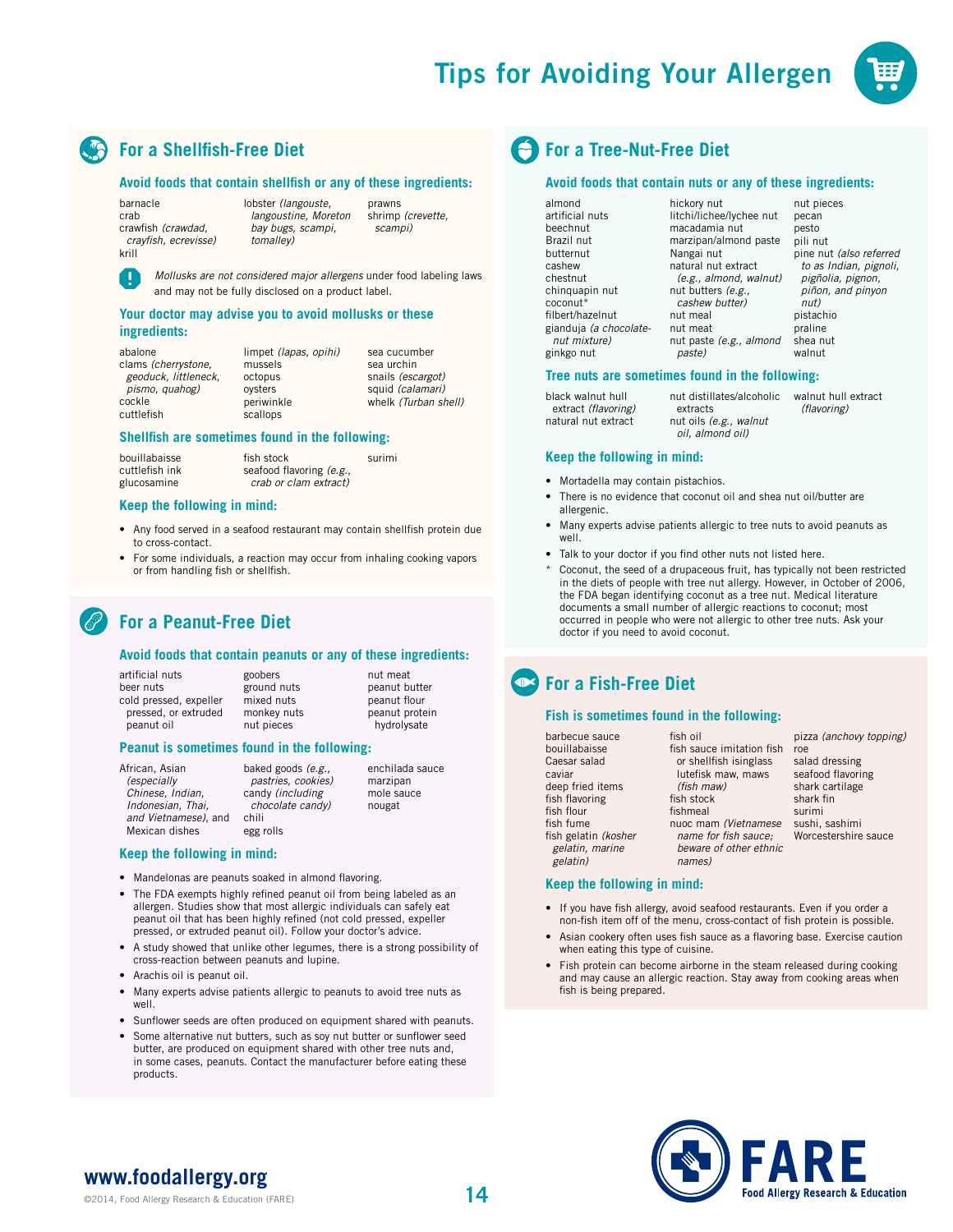

# How to Avoid Cross-Contact

#### **What is cross-contact?**

Cross-contact happens when one food comes into contact with another food and their proteins mix. As a result, each food then contains small amounts of the other food. These amounts are so small that they usually can't be seen.

Even this tiny amount of food protein has caused reactions in people with food allergies!

The term "cross-contact" is fairly new. Some people may call this "cross-contamination."

#### **Why don't we use the term cross-contamination?**

Cross-contamination usually refers to bacteria or viruses that get on food and make it unsafe to eat. In crosscontamination, cooking the food will lower the chance of a person getting sick.

This is not the same with food allergies and cross-contact. Cooking does not remove an allergen from a food!

The only way to stop you from having a reaction is to avoid the food and carefully clean anything that came in contact with it using soap and water.

#### **Examples of cross-contact**

| <b>Direct Cross-Contact</b>                      | <b>Indirect Cross-Contact</b>                                           |
|--------------------------------------------------|-------------------------------------------------------------------------|
| (allergen was directly applied and then removed) | (allergen was not directly applied)                                     |
| Peeling cheese off a cheeseburger to make it a   | Using the same spatula that flipped a                                   |
| hamburger                                        | cheeseburger to flip a hamburger                                        |
| Removing shrimp from a salad                     | Not washing hands after handling shrimp before<br>making the next salad |
| Scraping peanut butter off a piece of bread and  | Wiping off-not properly cleaning-a knife used to                        |
| using it to make a different sandwich            | spread peanut butter before using it to spread jelly                    |

#### **Tips to avoid cross-contact**

- Use utensils, cutting boards and pans that have been thoroughly washed with soap and water. Consider using separate utensils and dishes for making and serving safe foods. Some families choose a different color to identify the safe kitchen tools.
- If you are making several foods, cook the allergy-safe foods first.
- Keep the safe foods covered and away from other foods that may splatter.
- If you make a mistake, you can't just remove an allergen from a meal. Even a small amount of cross-contact makes a food unsafe.
- Wash your hands with soap and water before touching anything else if you have handled a food allergen. Soap and water or commercial wipes will remove a food allergen. Sanitizing gels or water alone will not remove an allergen.
- Scrub down counters and tables with soap and water after making meals.
- Do not share food, drinks or utensils. Teach children not to share these when they are at school or with friends.

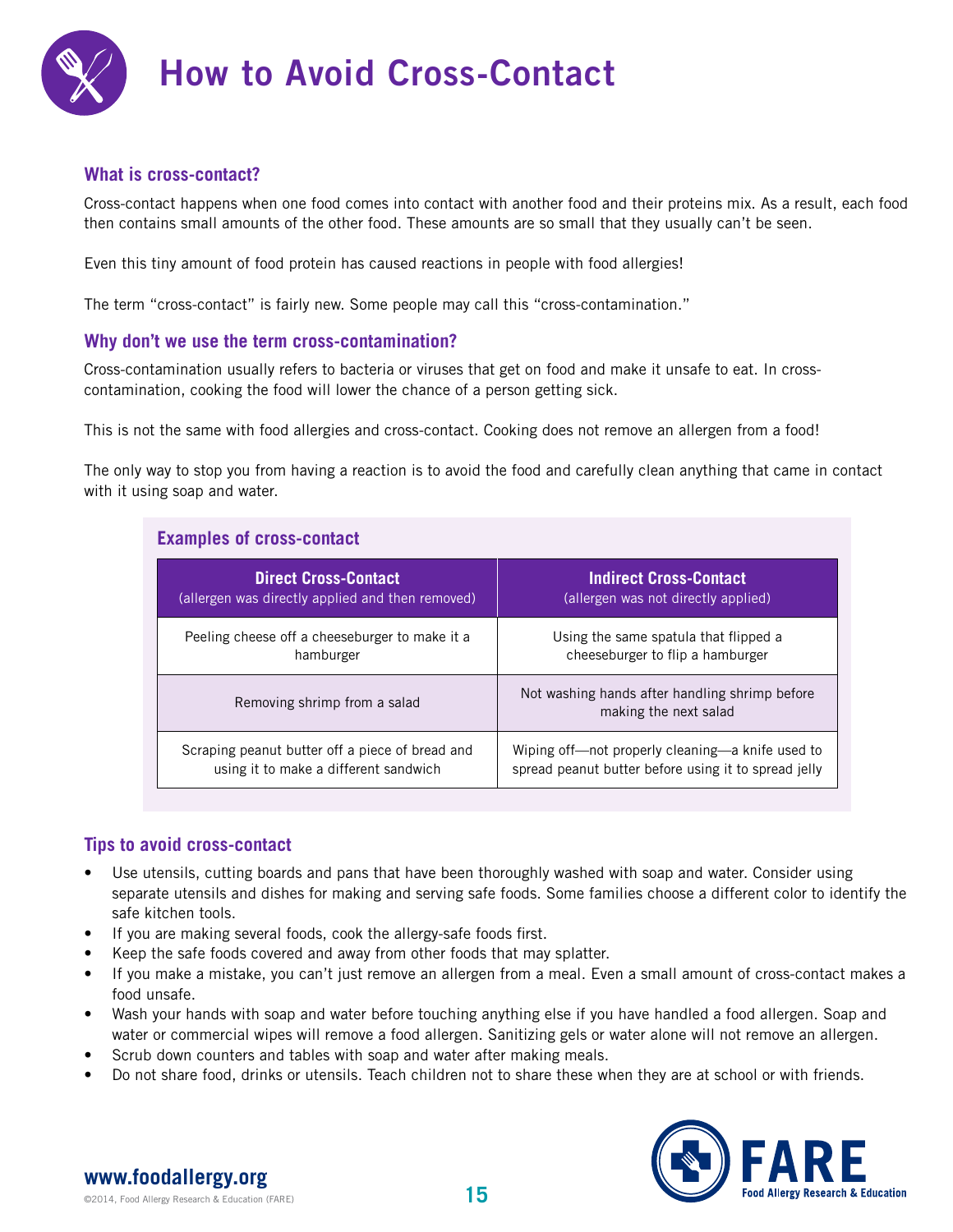Dining Out with Food Allergies

When you are dining out with food allergies, planning ahead is important. Follow these tips on what to do before you go out and when you are at the restaurant to have a better dining experience.

#### **Before You Go**

#### Restaurant Selection

- Ask around. Your allergist and other individuals and families who manage food allergies may have recommendations. To see if a particular restaurant may be a good choice, check out the website and review the menu in advance. FARE's new restaurant database will launch in 2014.
- Pick a restaurant that best fits what you can eat. Avoid riskier choices, which could include:
	- Buffets. With a wide variety of foods so close to one another, the risk for accidental exposure and cross-contact is high.
	- **Bakeries.** There is a high risk of cross-contact, since many items are made with common allergens and many are not packaged.
	- Restaurants that serve pre-made foods. The staff may not have an accurate list of the ingredients in a pre-made item. Since the dishes are not prepared from scratch, you can't ask the chef to remove the problem ingredient from an item that would otherwise be safe to eat.
	- Restaurants that are known to use allergens in many dishes. For instance, peanuts and other nuts are used frequently in Asian cuisines. In ice cream shops, shared scoops increase the risk of cross-contact. If you have a fish or shellfish allergy, it's a good idea to avoid seafood restaurants.
- Consider chain restaurants, especially when you're traveling. Each restaurant is likely to use the same ingredients and prepare foods the same way, and a growing number are allergy-aware.
- Know your options. If you plan to attend a catered event where the food will be prepared in advance, ask if it's possible to provide an allergy-friendly option.

#### Prepare for Your Dining Out Experience

- Call ahead and ask to speak to a manager. You can find tips and sample questions to use when calling restaurants on our website at www.foodallergy.org/SafeFARE.
- Timing is everything. Choose a day and time when restaurant kitchens are not as busy. The best time to dine at any restaurant is during the first hour of a service period. The staff is more alert and attentive, and the kitchen is much cleaner. If possible, plan for an early meal.
- Bring a chef card. This wallet-sized card lists your food allergies and states that your food must be cooked in a clean and safe area to avoid cross-contact. You can find online sources for cards in multiple languages, make your own, or download a template on our website.
- Be prepared. No matter how carefully you've planned or how safe you feel at a particular restaurant, never leave home without your epinephrine auto-injector and any additional medications, and be sure to wear your medical identification (e.g., bracelet, other jewelry).

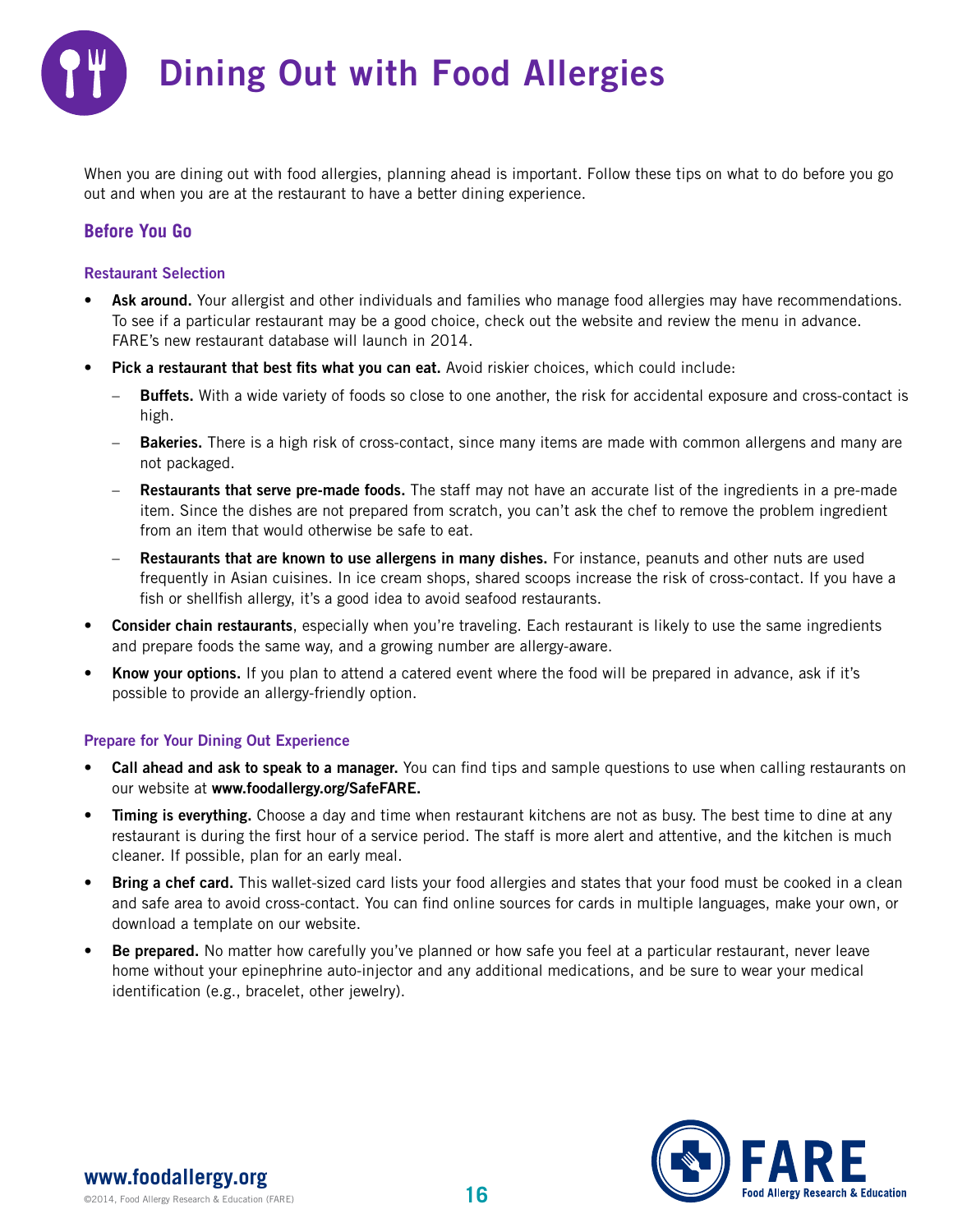

#### **At the Restaurant**

#### Communicating with Restaurant Employees

Communication between restaurants and customers with food allergies is essential to a safe dining experience.

- Talk to everyone. The restaurant manager and wait staff should know about your food allergy. Remind a manager or the head waiter about your allergies before you are seated. Present your chef card and ask that it be shown to the chef.
- Ask what is in your dish and how it is prepared. Make sure your server understands what you are allergic to, and explain that cross-contact must be avoided. Consider speaking to the manager and the chef, just to be sure. Know what procedures a restaurant should follow to keep your food safe.
- Never be embarrassed if you feel you're not communicating well. If the wait staff doesn't seem to understand your situation, always trust your gut and seek out another staff member or manager. Sometimes, the safest choice is to avoid eating, enjoy the company of your friends, and find a safe meal somewhere else afterwards.
- Reward excellent service and build a relationship. If you have a good experience at a restaurant, tell the staff about it and go back.

#### Meal Selection

- Keep it simple. If you have to ask a lot of complicated questions about the items on a menu, ordering more simple fare—like a baked potato, broiled chicken or steamed vegetables—may be the safest way to go.
- Avoid fried foods. Both the grill and the frying oil are ripe for cross-contact; it's best to avoid fried foods unless you know for sure that they are prepared safely.
- Be very careful when ordering desserts. Desserts are often a source of unexpected allergens. Since many restaurants order their desserts from specialty shops, the staff may not be able to provide a complete list of ingredients. If in doubt, wait and have a safe dessert at home.



**More information on dining out with food allergies is available on the FARE website at www.foodallergy.org/SafeFARE.**



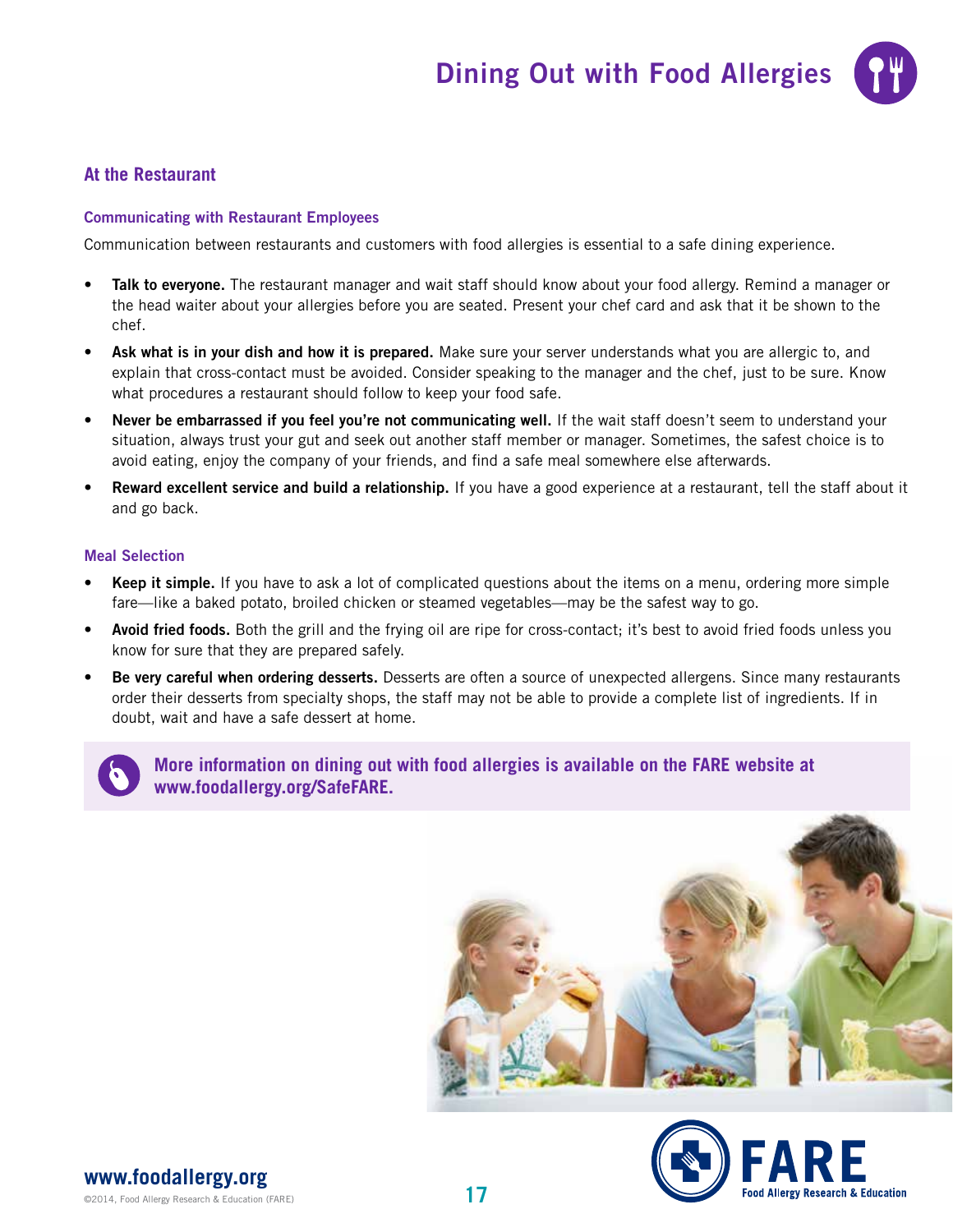

## Preparing Others to Care for Children with Food Allergies

#### **Working with Schools**

Education, planning and cooperation are the keys to managing food allergies at school. Follow these steps to help children with food allergies stay safe and included at school:

#### 1. Educate Yourself

Before planning for your child's care at school, you need to learn everything you can about your child's food allergies, the policies at your child's school and what accommodations you are seeking.

#### Every parent should know and be able to explain:

- The foods their child must avoid.
- The signs of an allergic reaction.
- The role of epinephrine in treatment.
- The right way to use an epinephrine auto-injector.
- Find out as much as you can about your school's approach to managing food allergies. Many schools have already adopted food allergy management strategies. A good starting point is a local food allergy support group, where you can connect with parents whose children attend schools in your area. You can find a local support group on FARE's website at www.foodallergy.org/support-groups.
- Learn what practices and accommodations are recommended. In 2013, the Centers for Disease Control and Prevention (CDC) published "Voluntary Guidelines for Managing Food Allergies in Schools and Early Care and Education Programs." These national guidelines and other information, including links to state guidelines, can be found on FARE's website.

#### 2. Create a Plan that Keeps Your Child Safe and Included

In addition to a Food Allergy & Anaphylaxis Emergency Care Plan (included in this packet), FARE recommends that parents and schools create a written food allergy management plan. One type of plan is called a 504 Plan.

A 504 Plan (named for Section 504 of the Rehabilitation Act of 1973) is a plan that outlines the accommodations, aids or services that a student with a disability needs in order to use, and fully participate in, a free and appropriate public education.

Children whose food allergy may result in severe, life-threatening reactions (in the opinion of the child's doctor) meet the definition of disability under Section 504.

504 Plans are a legal right in schools that receive federal funding. This includes many private schools. Students who go to private schools that do not take federal monies are covered under the Americans with Disabilities Act and can work with their schools to set up similar plans. Religious schools may be exempt from Section 504, but state laws may apply. Each school should have a 504 Coordinator who can help.

3. Visit Our Website—www.foodallergy.org—For More Information About Managing Food Allergies at School.



©2014, Food Allergy Research & Education (FARE) **www.foodallergy.org**<br> **18** and Allergy Research & Education (FARE)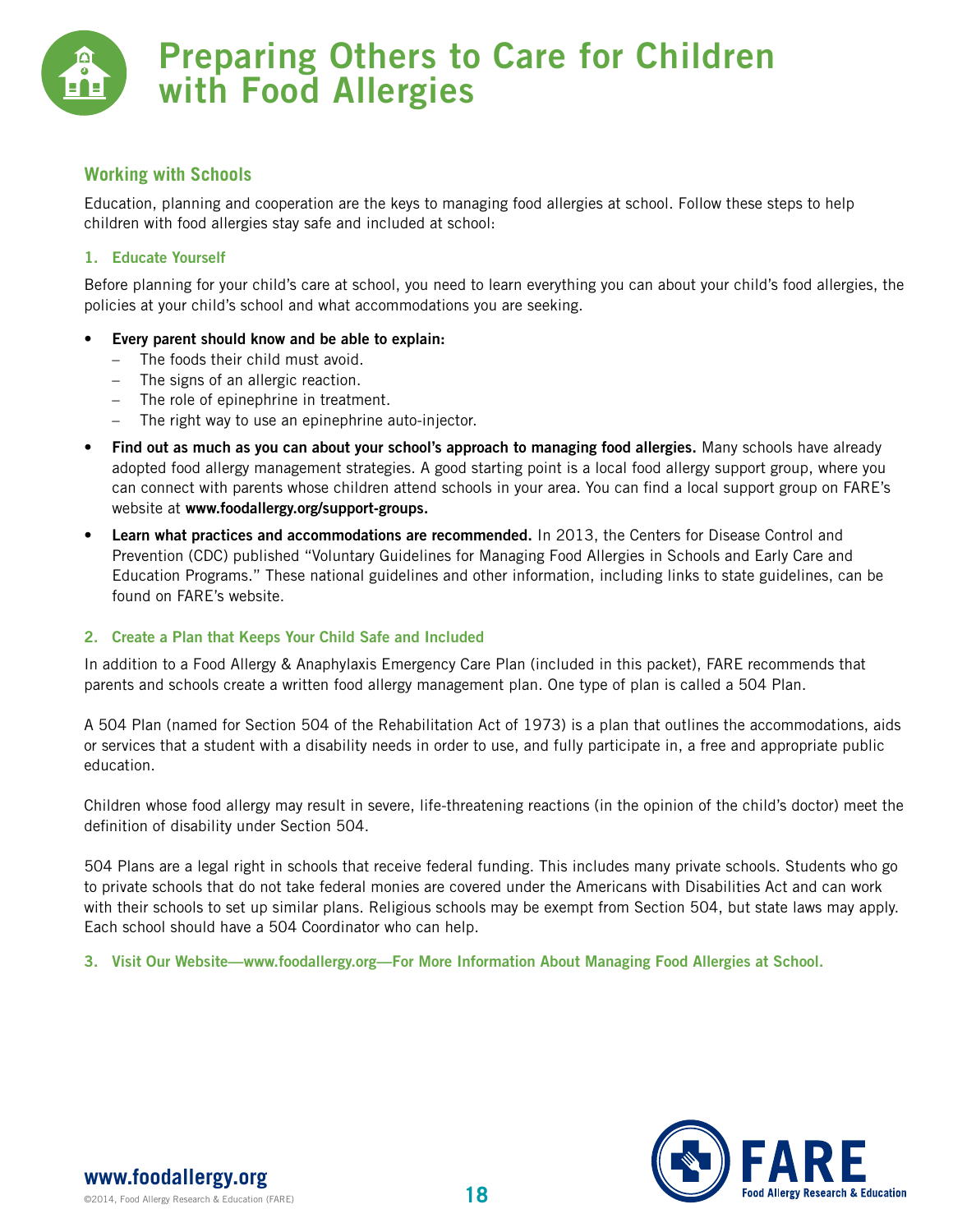

#### **Talking to Caregivers**

Managing food allergies is a team effort, and babysitters, extended family members and other caregivers are often important members of that team. Educating caregivers and planning ahead will help ensure that your child is safe and included while you are gone. Here are some important steps you can take to prepare caregivers:

- Explain the allergy, which foods to avoid, and the safety precautions you follow at home. Be sure to provide enough time for the caregiver to absorb the information. You may want to set up a meeting in the days or week prior to when they will be caring for your child to ensure you have enough time to review everything and they have enough time to ask questions.
- Carefully explain to the caregiver the symptoms of a food allergy reaction and what to do if a reaction occurs. Refer them to the food allergy reaction symptoms as described in your Food Allergy & Anaphylaxis Emergency Care Plan (FAAECP). A magnet listing common symptoms that can be used as a reference on your fridge or another easy-to-access location is available for purchase from FARE's Online Store.
- Show the babysitter how to use an epinephrine auto-injector, and make sure the sitter is comfortable using it. Using expired pens or trainers, let the sitter practice on an orange to get a feel for it. Instructional videos for a variety of epinephrine auto-injectors can be found on the FARE website at www.foodallergy.org/treating-anallergic-reaction/epinephrine.
- Tell the caregiver to act first and call you later. Let the caregiver know that the most important thing they need to do in case of a severe reaction is to inject epinephrine and call 911. Let them know that, when in doubt, they should choose to use epinephrine and that you will not be upset at their decision.
- Make it easy to reach you. Leave your cell phone number with the caregiver, as well as the number of at least one other person in case you are away from the phone.
- Explain the dangers of cross-contact and how to avoid it. Have them read the How to Avoid Cross-Contact sheet in this guide.
- Teach the caregiver how to read labels. Make a copy of the Tips for Avoiding Your Allergen sheet in this packet and keep it in the kitchen or in another easily accessible location. Practice reading a few labels with the caregiver.
- Leave a tray of safe foods that they can give your child while you are out.
- Have the caregiver arrive after your child has eaten and is ready for bed. This strategy is probably the least stressful until you feel comfortable leaving your child with someone else.
- Put it all in writing. Keep all important information and instructions together in an easily accessible place, such as a brightly colored binder in the kitchen, and make sure to update it as needed.



**More information about working with caregivers is available on FARE's website at www.foodallergy.org/babysitters-and-caregivers.**

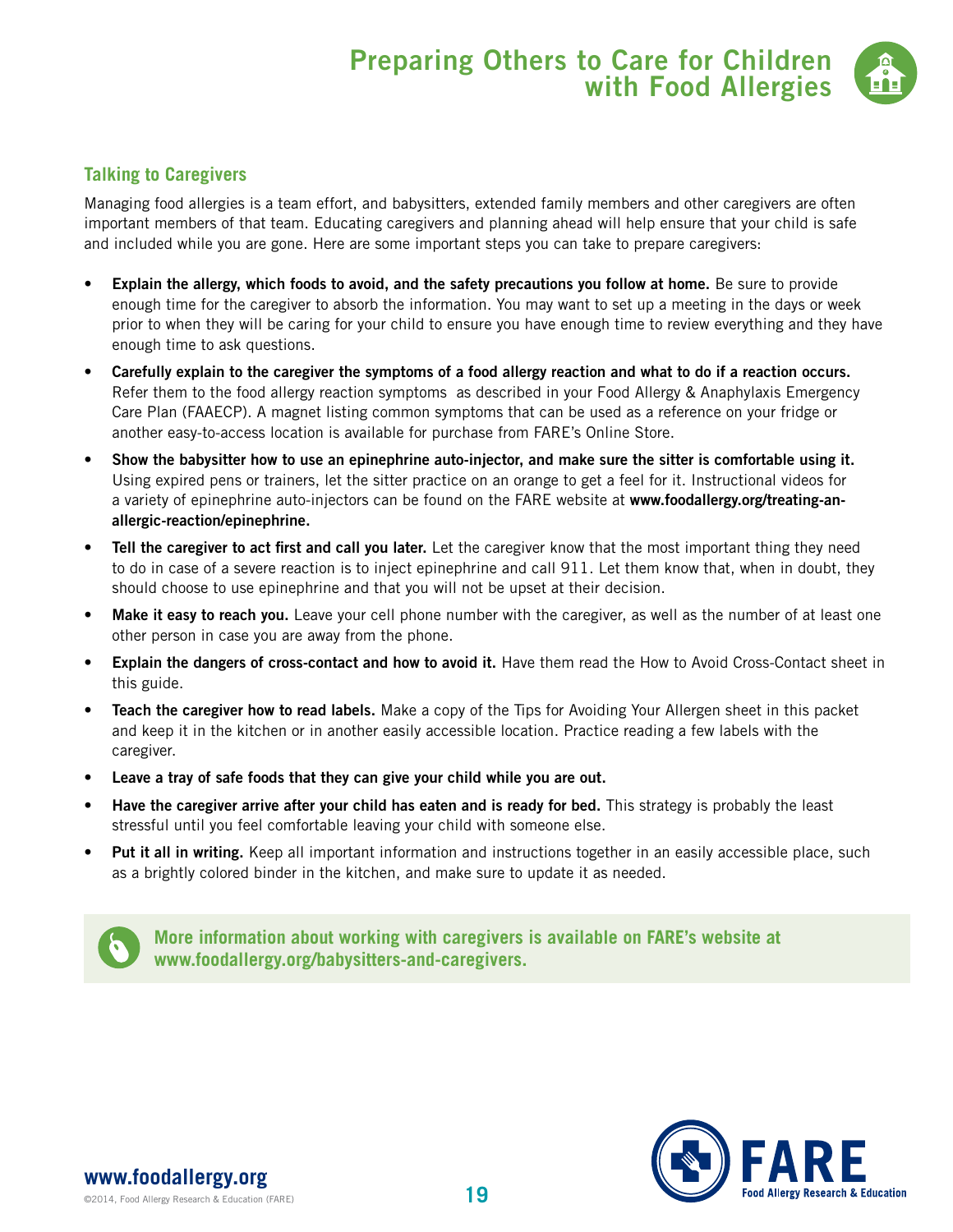# Food Allergies: Frequently Asked Questions

#### **What is a food allergy?**

A food allergy is when your body's immune system reacts to a food protein because it has mistaken that food protein as a threat. Symptoms can range from mild to life-threatening.

#### **What is the difference between food allergy and food intolerance?**

Food allergy is sometimes confused with food intolerance. Food allergies involve your immune system and can be lifethreatening. An intolerance is when your body has trouble digesting a food. It can make you feel badly, usually with an upset stomach, but it is not life-threatening. The most common intolerance is to lactose—which is a natural sugar found in milk.

#### **What are the most common food allergens?**

More than 170 foods are known to cause food allergies, but eight foods account for 9 out of 10 reactions in the United States. They are milk, eggs, peanuts, tree nuts, soy, wheat, fish and shellfish.

#### **What are the symptoms of a food allergy reaction?**

An allergic reaction to food can have many different symptoms, and a single person can experience different symptoms from one reaction to the next. Many reactions start with skin symptoms, like hives or a rash, but some do not. More serious symptoms like a drop in blood pressure and trouble breathing can be life-threatening. Talk to your allergist and work with them to fill out the enclosed Food Allergy & Anaphylaxis Emergency Care Plan to be prepared in an emergency. A complete list of symptoms of a food allergy reaction is available at www.foodallergy.org/symptoms.

#### **What is anaphylaxis?**

Anaphylaxis is a serious allergic reaction that comes on quickly and may cause death. Early use of an epinephrine auto-injector is the primary treatment for anaphylaxis. A complete list of the symptoms of anaphylaxis and more information are available at www.foodallergy.org/anaphylaxis.

#### **Will antihistamines stop anaphylaxis?**

No. While antihistamines can help relieve some mild symptoms from an allergic reaction, such as an itchy mouth or hives, they cannot stop the life-threatening symptoms of anaphylaxis.

#### **How much of a food allergen does it take to cause a reaction?**

Even trace amounts of a food allergen can cause a reaction in some people with food allergies. Although ingestion is the primary cause of severe reactions, in some cases, skin contact or breathing in a food protein (e.g., steam from cooking shellfish) can cause symptoms.

#### **How long does it take for a reaction to start after eating a food?**

Symptoms usually start as soon as a few minutes after eating a food and as long as two hours after. In some cases, after the first symptoms go away, a second wave of symptoms comes back one to four hours later (or sometimes even longer). This second wave is called a biphasic reaction. The risk of a biphasic reaction is why patients who have a severe reaction should stay at a hospital for four to six hours for observation.

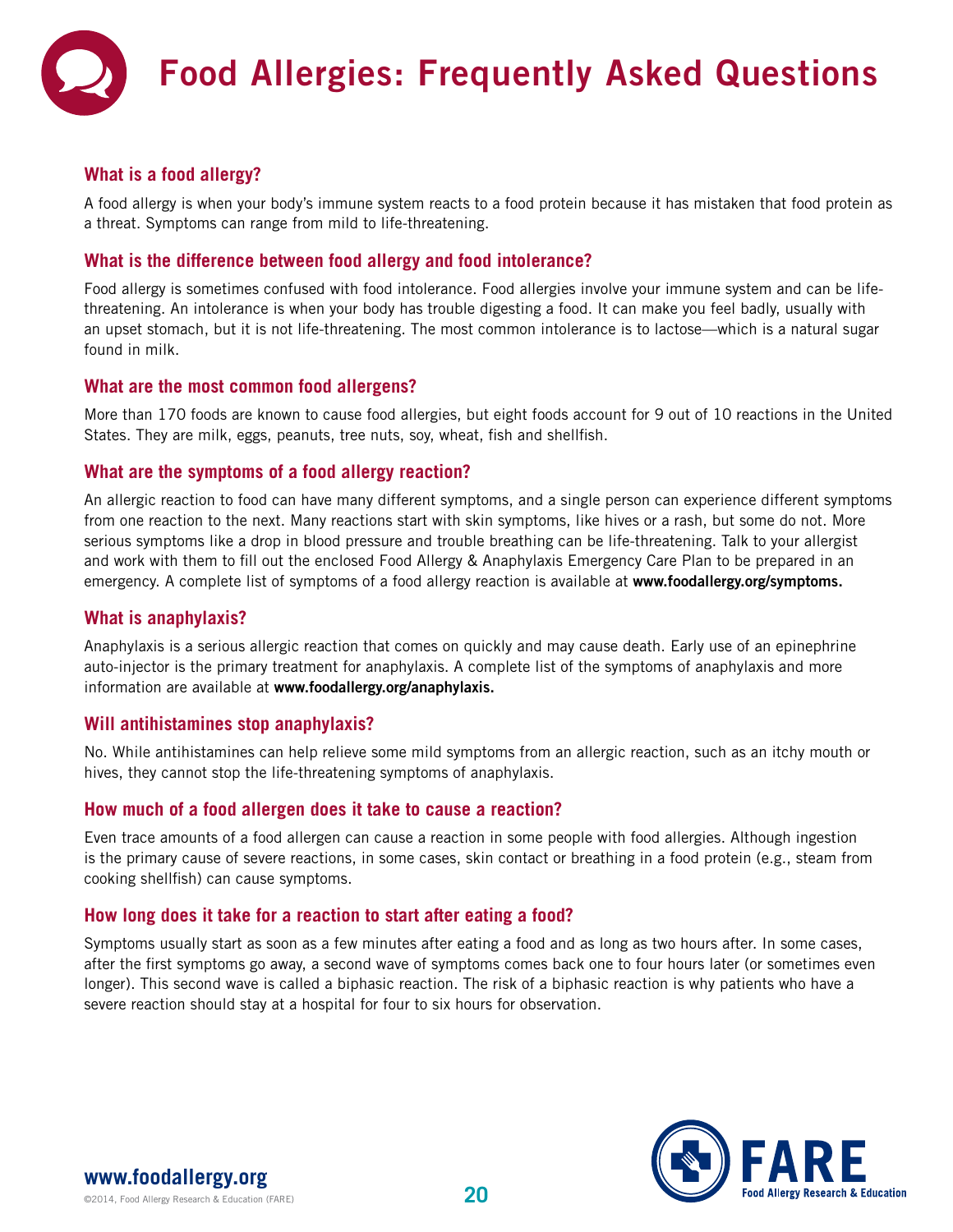## Food Allergies: Frequently Asked Questions



#### **Who is most at risk for a severe allergic reaction to food?**

Anyone who has a food allergy can have a severe allergic reaction to food. However, having asthma puts you at higher risk. Fatal outcomes of anaphylaxis include a disproportionate number of teens and young adults, possibly because they take more risks with their food allergies (eating dangerously and delaying treatment).

#### **Can the severity of a person's allergic reactions to food be predicted from his or her previous reactions?**

No. Someone whose reactions have been mild in the past may suddenly experience severe reactions that could be deadly.

#### **How many people have food allergies?**

As many as 15 million Americans have food allergies, including nearly 6 million children.

#### **Why are food allergies increasing?**

The Centers for Disease Control and Prevention have reported a 50 percent increase in the number of children with food allergies since the late 1990s. Many theories have been suggested as to why the number of people with food allergies is growing, but scientific research has not yet found the cause.

#### **Is there a cure for food allergy?**

Not yet. Strict avoidance of the food allergen is the only way to prevent a reaction and an epinephrine auto-injector is the only medicine to stop a severe reaction called anaphylaxis.

#### **Can a person outgrow their food allergies?**

Peanut, tree nut, fish and shellfish allergies usually are lifelong. Milk, egg, wheat and soy allergies usually begin in childhood and eventually may be outgrown.

#### **If I think I or my child has outgrown an allergy to a food, is it okay to try a small amount of that food?**

No. Only your allergist can test for this. For more information on tests for food allergies, visit www.foodallergy.org/diagnosis-and-testing.

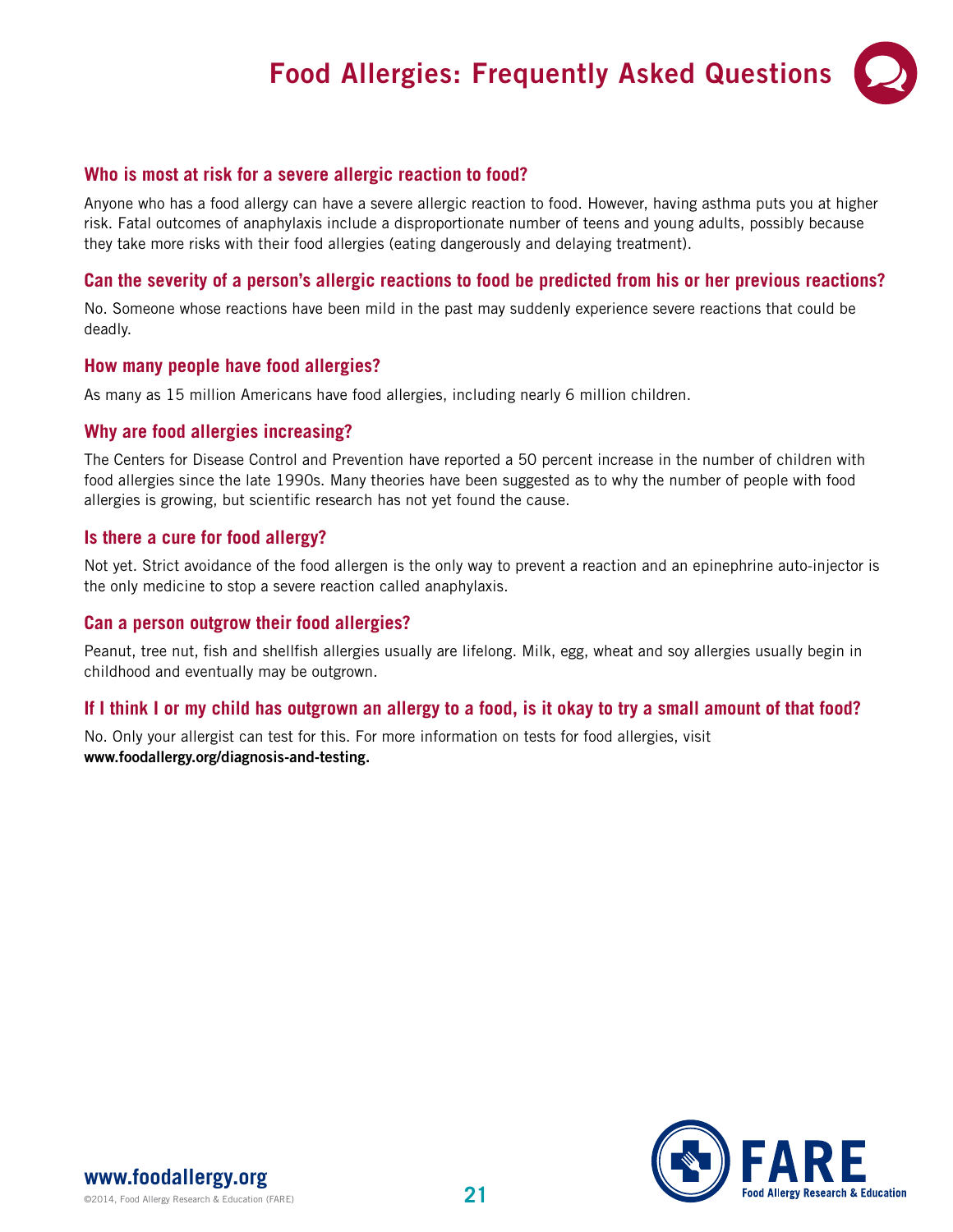Glossary of Food Allergy Terms

The following words and phrases are often used to talk about food allergies.

#### **A**

Acute symptoms – Physical signs that begin suddenly or last only a short amount of time.

**Adrenaline** – A hormone made by the body (also known as epinephrine).

Adverse reactions - An unwanted response to a food (such as a rash, vomiting, etc.).

Allergen – Anything that causes an allergic reaction.

Allergic reaction – An immune system response to something that the body mistakes as a threat.

Anaphylaxis - A serious allergic reaction that comes on quickly and may cause death.

Anaphylactic shock – A symptom of anaphylaxis where there is a severe drop in blood pressure.

Angiodema (or edema) – Swelling of a part of the body.

Antibody – A protein in the blood that is meant to identify and attack foreign objects like bacteria or viruses. In food allergies, these antibodies mistake some food proteins as a foreign object.

Antigen – Anything that causes the immune system to react when it enters the body.

Antihistamine – A medicine used to block the effects of histamine, a chemical that is released during an allergic reaction. Antihistamines do not stop anaphylaxis.

Asthma – A chronic disease of the lungs in which the airways become blocked or narrowed. This blockage can make it hard to breathe. Many people with food allergies also have asthma. Those with both asthma and food allergies are at a higher risk for a severe allergic reaction.

#### **B**

Biphasic reaction – An allergic reaction that has two stages. After the first wave of symptoms goes away, a second wave of symptoms comes back one to four hours later. Because of the risk of biphasic reactions, patients who have a reaction requiring epinephrine should stay at a hospital for four to six hours after the initial reaction for observation.

#### **C**

**Chronic** – Happening often or lasting a long time.

Cross-contact – When one food comes into contact with another food and their proteins mix. As a result, each food then contains small amounts of the other food. These amounts are so small that they usually can't be seen. Even this tiny amount of food protein has caused reactions in people with food allergies.

#### **E**

Eczema – Also called atopic dermatitis. It is an itchy, red rash usually found at the folds of the elbows and behind the knees. It can cause so much itching that the person may scratch until the skin bleeds. In young children, eczema is sometimes caused by a food allergy.

**Eosinophilic Esophagitis (EoE)** – A disorder that causes large numbers of eosinophils, a type of white blood cell, to gather in the esophagus (the tube that connects the mouth to the stomach). As a result, the lining of the esophagus becomes inflamed, making it difficult for food to go down. EoE can be triggered by certain foods.

Epinephrine – Also called adrenaline. It is a self-injectable medicine and is the first-line treatment for a severe or life-threatening allergic reaction (anaphylaxis). Epinephrine is a highly effective medicine that can reverse severe symptoms. It must be given quickly when anaphylaxis occurs to be most effective. Delayed use of epinephrine during an anaphylactic reaction has been associated with deaths.

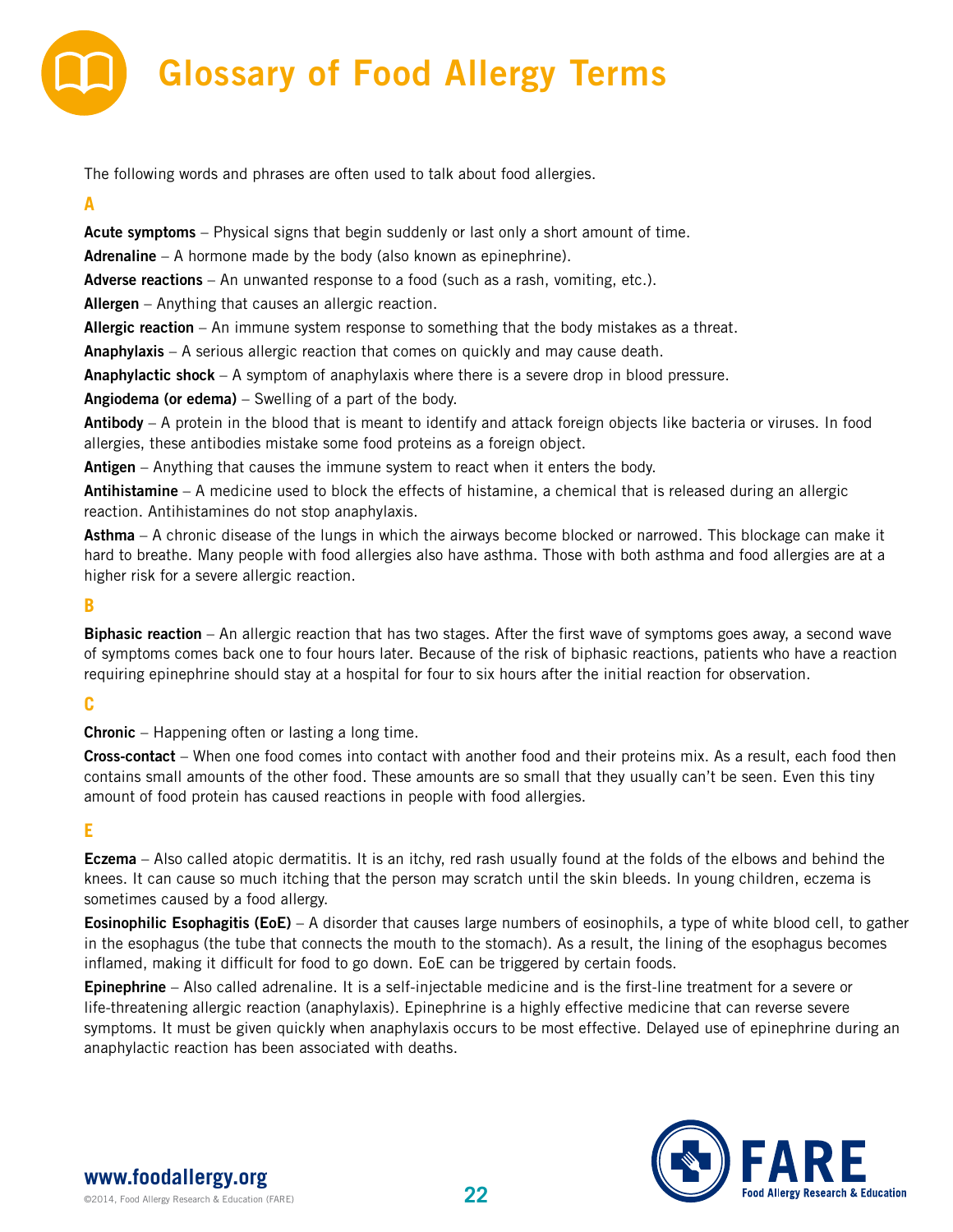Glossary of Food Allergy Terms



#### **F**

FALCPA (Food Allergy Labeling and Consumer Protection Act) – A federal law that took effect January 1, 2006. It requires that the labels of foods containing major food allergens (milk, eggs, fish, crustacean shellfish, peanuts, tree nuts, wheat and soy) note the allergen in plain language.

Food allergy – When the immune system mistakes a food protein as a threat and creates an antibody to that food protein. When the food is eaten again, the immune system releases histamine and other chemicals that cause an allergic reaction.

Food Allergy & Anaphylaxis Emergency Care Plan  $- A$  document that outlines the recommended treatment in case of an allergic reaction. It is signed by a physician and includes emergency contact information. It should be on file at school for every student with food allergies, and it is also useful at home, when traveling and for educating caregivers what to do in an emergency.

#### **H**

Histamine – One of several chemicals released by the body that causes many of the symptoms of an allergic reaction. Hives – Mosquito-bite-like bumps that are very itchy and can appear anywhere on the body. Many different things can cause hives, including allergic reactions to food.

#### **I**

Immunoglobulin E (IgE) – An antibody created by the immune system that triggers food allergy symptoms. Intolerance – A reaction to a food that does not involve the immune system. For example, people with lactose intolerance lack an enzyme needed to digest milk sugar. When they eat milk products, they may have symptoms such as gas, bloating and abdominal pain.

#### **O**

Oral food challenge - A test used in a clinical setting to confirm or rule out a suspected food allergy by feeding the patient, under an allergist's supervision, very small but increasing amounts of a possible allergen.

#### **R**

RAST (radioallergosorbent tests) – A blood test that measures the presence of IgE antibodies to specific foods. The term is antiquated because modern tests are not "RAST" tests. See "Serum test for food-specific IgE." Negative tests usually (not always) indicate that there is no immediate type of allergy, but positive tests do not necessarily indicate an allergy. Tests must be interpreted by your doctor taking into consideration your medical history.

#### **S**

**Skin prick test (SPT)** – A test that measures the presence of  $|gE|$  antibodies for a suspect food. SPTs are inexpensive, produce immediate results, and can be performed in the doctor's office. Negative tests usually (not always) indicate that there is no immediate type of allergy, but positive tests do not necessarily indicate an allergy. Tests must be interpreted by your doctor taking into consideration your medical history.

#### **U**

**Urticaria** – A medical term for itchy rash or hives.

#### **W**

Wheal – A raised white bump surrounded by a small circle of itchy red skin.

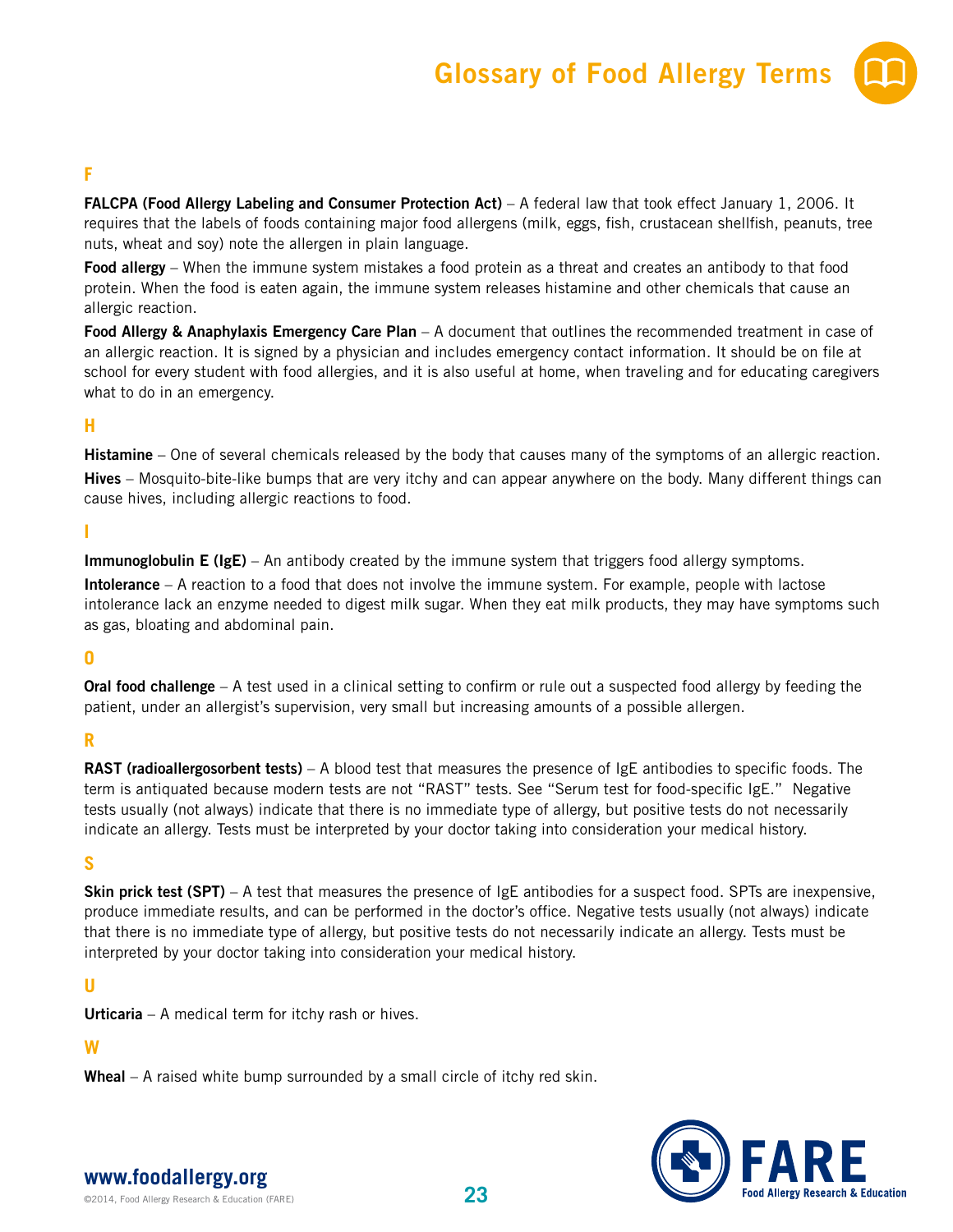

FARE is the nation's leading organization working on behalf of the 15 million Americans with food allergy, including all those at risk for life-threatening anaphylaxis. Our mission is to find a cure for food allergies, and to keep individuals with food allergies safe and included.

FARE works hard to ensure that every dollar raised advances our mission. We work to improve the lives of individuals and families who are managing food allergies in four key areas:

- **Research**—FARE is the world's largest private source of funding for food allergy research. Based on an ambitious strategic plan developed in consultation with leading experts, FARE-funded research aims to improve understanding of the disease and drive the discovery of safe, practical therapies that will prevent potentially fatal reactions.
- **(C) Education**—FARE's educational programs and resources help individuals and families across the country and around the world manage food allergies and live safer, healthier lives. A trusted and authoritative source of food allergy information, FARE offers an award-winning website (www.foodallergy.org), free webinars on a wide range of topics, conferences for teens and families, training programs for school personnel and restaurant staff, and much more.
- **Advocacy**—FARE works to advance key federal, state, and local initiatives, including improving access to life-saving epinephrine, increasing federal funding for research, and establishing food allergy management programs for schools, restaurants and camps.
- **Awareness**—From producing a ground breaking documentary on food allergies with the Discovery Channel, to securing national media coverage of food allergies, to implementing innovative social media campaigns, FARE heightens awareness of food allergy as a significant and growing public health issue and works to tell the story of this life-altering disease.

Join our movement! You can advance FARE's mission by becoming a member! By joining FARE as a member, you are part of a growing community of individuals who have pledged to make a difference in the lives of those with food allergies.

Choose to stand with the 15 million Americans with food allergies and enjoy great member benefits, including FARE's quarterly e-newsletter and discounts on our educational conferences and products. Visit www.foodallergy.org/membership to become a member today!

In addition to membership, there are many other ways of getting involved:

- FARE WALK for FOOD ALLERGY events take place nationwide. Attend your local walk, organize a team with friends, family or co-workers, and help us say FAREwell to food allergies!
- The FARE Advocacy Network helps you make your voice heard! Join today to keep informed about important legislative developments and to show your legislators you support life-saving initiatives at the federal, state and local levels.
- Team FARE offers a great option for personalized online fundraising campaigns, whether you are participating in a marathon or other athletic challenge, or creating a FARE personal fundraising event for a birthday, anniversary, memorial or other non-athletic event.

Please visit the "Get Involved" section of our website, www.foodallergy.org, to learn more!

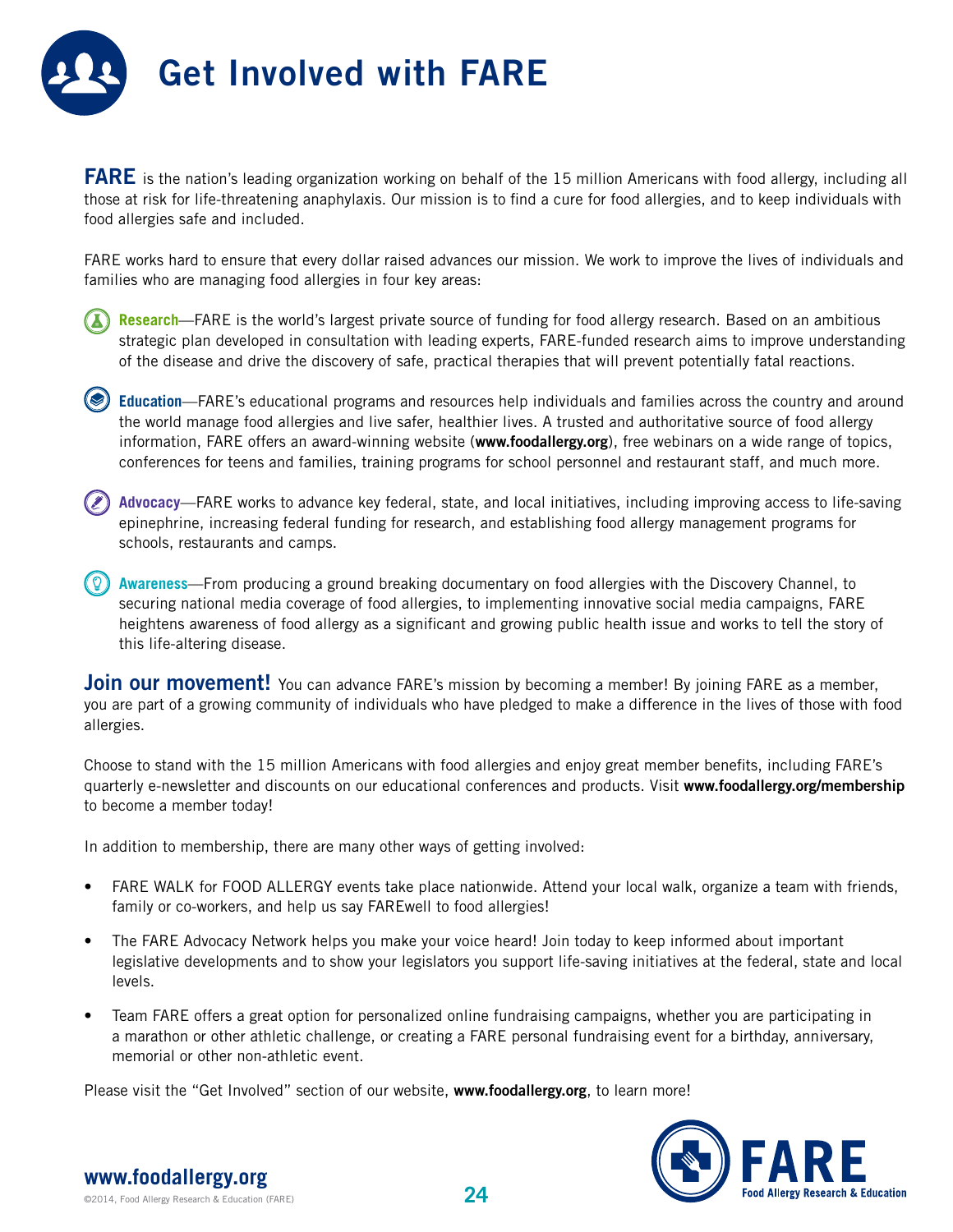

#### **FARE National Headquarters**

7925 Jones Branch Drive, Suite 1100 McLean, VA 22102 800-929-4040

#### **FARE West**

5855 Green Valley Circle, Suite 214 Culver City, CA 90230 424-672-3263

#### **FARE Southwest**

Lee Park Center 3333 Lee Parkway, Suite 612 Dallas, TX 75219 469-317-3227

#### **FARE Midwest**

8707 Skokie Boulevard, Suite 104 Skokie, IL 60077 847-260-9722

#### **FARE Southeast**

Peachtree Center - Harris Tower 233 Peachtree Street, Suite 2307 Atlanta, GA 30303 404-990-3555

#### **FARE New York Office**

515 Madison Avenue, Suite 1912 New York, NY 10022 212-207-1974

#### **FARE Northeast**

7925 Jones Branch Drive, Suite 1100 McLean, VA 22102 703-563-3076

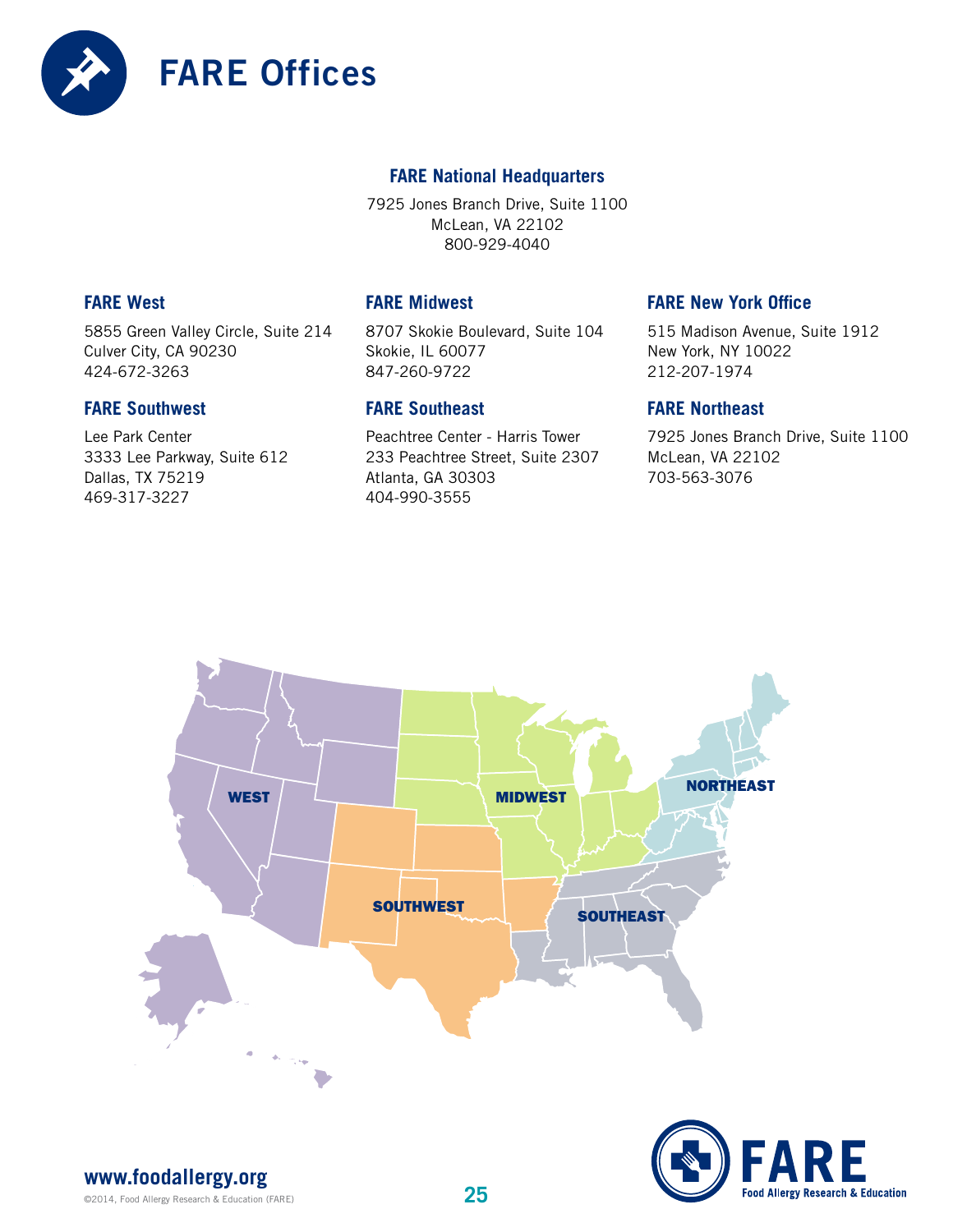

When you are new to food allergies, there is a lot to learn. FARE can help! Check out these key resources on our website to learn more about living well with food allergies and the latest advancements in food allergy research.

#### **Information on Specific Allergens** (E)

Although nearly any food is capable of causing an allergic reaction, in the United States, 8 foods account for 90 percent of all food allergy reactions. Our website offers a more in-depth look at each of these common food allergens, as well as other allergens, and provides guidance for avoiding ingredients that contain these food proteins.

Learn more at www.foodallergy.org/allergens.

#### ה־ח **Managing Food Allergies at…**

Learning how to create a safe environment is important. In our Managing Food Allergies At… section, you'll find resources about making these environments safe and inclusive:

- School
- Work
- Camp
- Dining out

**Traveling** 

- Home
- College

Visit www.foodallergy.org/managing-food-allergies.

#### **Resources for…**

FARE has a variety of resources designed to help individuals, families and communities stay safe and live well with food allergies. In our Resources For… section, you can find tips for:

- Newly Diagnosed
- Parents

**Adults** 

- Kids
- **Teens**
- College Students
	-
- Healthcare Providers
- Schools, Camps and Child Care Facilities
- Colleges & Universities
- Restaurants and Food **Manufacturers**

#### Visit www.foodallergy.org/resources-for.

## **Advancing a Cure**

FARE invests in world-class research that focuses on increasing our understanding of food allergies and developing therapies that can protect against life-threatening reactions.

Learn more at www.foodallergy.org/research.



©2014, Food Allergy Research & Education (FARE) **www.foodallergy.org**<br> **26 28 2014** Food Allergy Research & Education (FARE)



#### **Emotional and Social Impact**

Sometimes, it can seem like life is all about managing food allergies. If you or your child has just been diagnosed or recently had an anaphylactic reaction, you may be having an especially tough time. Whether you have a food allergy or care for someone who does, it is important to take care of your mental and emotional well-being.

Find tips at www.foodallergy.org/emotional-and-social-issues.

#### 50 **Support Groups**

Meeting other individuals and families who are managing food allergies and sharing experiences and support can be incredibly helpful.

Find a support group in your area by visiting www.foodallergy.org/support-groups.

#### **Become an Advocate**

The FARE Advocacy Network helps you make your voice heard. Keep informed about important legislative developments and show your legislators you support lifesaving initiatives at the federal, state and local levels.

Sign up at www.foodallergyadvocacy.org.